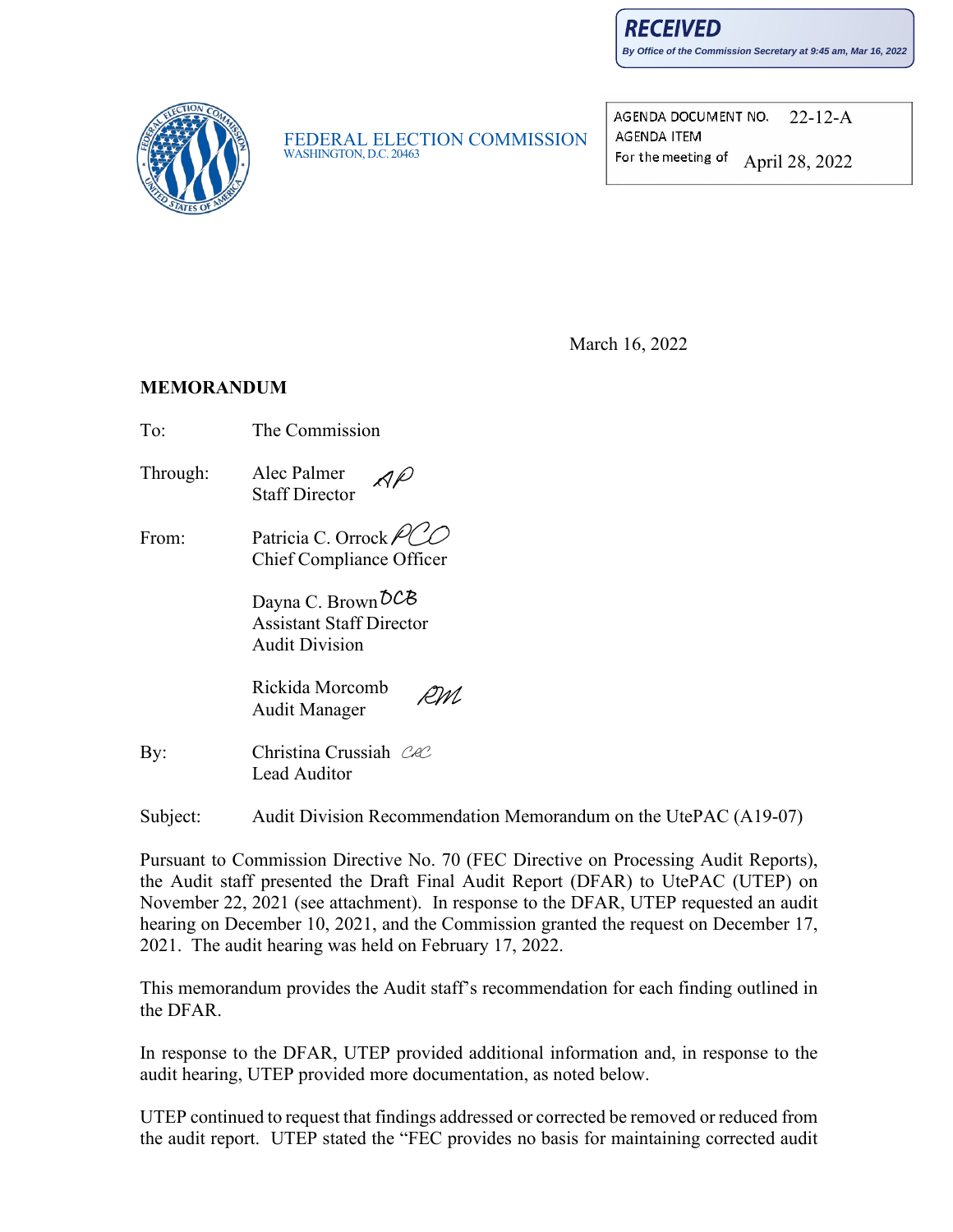findings in its DFAR. To encourage compliance with FEC audits, the FEC should remove and reduce findings that have been addressed."

During the audit hearing, UTEP gave a detailed description of the Ute Tribe (the Tribe) and its relation to UTEP, stating that it is similar to the Commission, as it is also a governmental entity. UTEP stated that it and the Tribe only discovered that UTEP was being audited by the Commission after firing its former treasurer. UTEP also discussed the problems it had with the former treasurer, stating that he created his own LLC in order to divert funds from UTEP to himself, and was reckless and inadequate in maintaining UTEP's records. UTEP stated there are still records outstanding, and it is unlikely that UTEP will be able to obtain any more records as it has maximized its efforts to do so over the last year and a half.

Additionally, UTEP stated during the audit hearing that it believes the DFAR did not reflect the "extensive efforts" it made to correct the public record. Further, UTEP stated it does not contest the audit findings in general, but it would like to see the corrected findings removed from the audit report. UTEP indicated it will comply and do what needs to be done "to get UtePAC moving forward in a good way." In a written response subsequent to the audit hearing, UTEP indicated that the Tribe incurred costs of approximately \$100,810 in the course of its own audit and responding to the Commission's audit. This cost was based on a review of the invoices from the accounting and auditing firm that performed the Tribe's audit, as well as its General Counsel's time spent responding to the Commission audit.

#### **Finding 1. Misstatement of Financial Activity**

The Audit staff notes, although UTEP filed Forms 99 (Miscellaneous Electronic Submission) to correct the public record, regarding its misstatements, this corrective action occurred in response to the audit. As such, the Audit staff recommends that the Commission find that UTEP understated receipts by \$209,332 and disbursements by \$198,202, overstated beginning cash on hand by \$15,422, and understated ending cash on hand by \$12,065 in calendar year 2018.

#### **Finding 2. Increased Activity**

The Audit staff notes, although UTEP filed Forms 99 to correct the public record, regarding its increased activity, this corrective action occurred in response to the audit. As such, the Audit staff recommends that the Commission find that UTEP understated receipts by \$248,162 and disbursements by \$255,268 over the two-year reporting period ending December 31, 2018.

#### **Finding 3. Cash Disbursements**

UTEP stated that the letter from its financial institution explained that the cash transactions were actually transfers between accounts. Therefore, the amount in violation was not reduced from \$131,300 to \$13,640, but rather the violation amount has always been \$13,640.

The Audit staff notes that UTEP did not provide the letter from its financial institution until it received the Interim Audit Report (IAR). The Audit staff further notes there remains \$13,640 in cash withdrawals (including ATM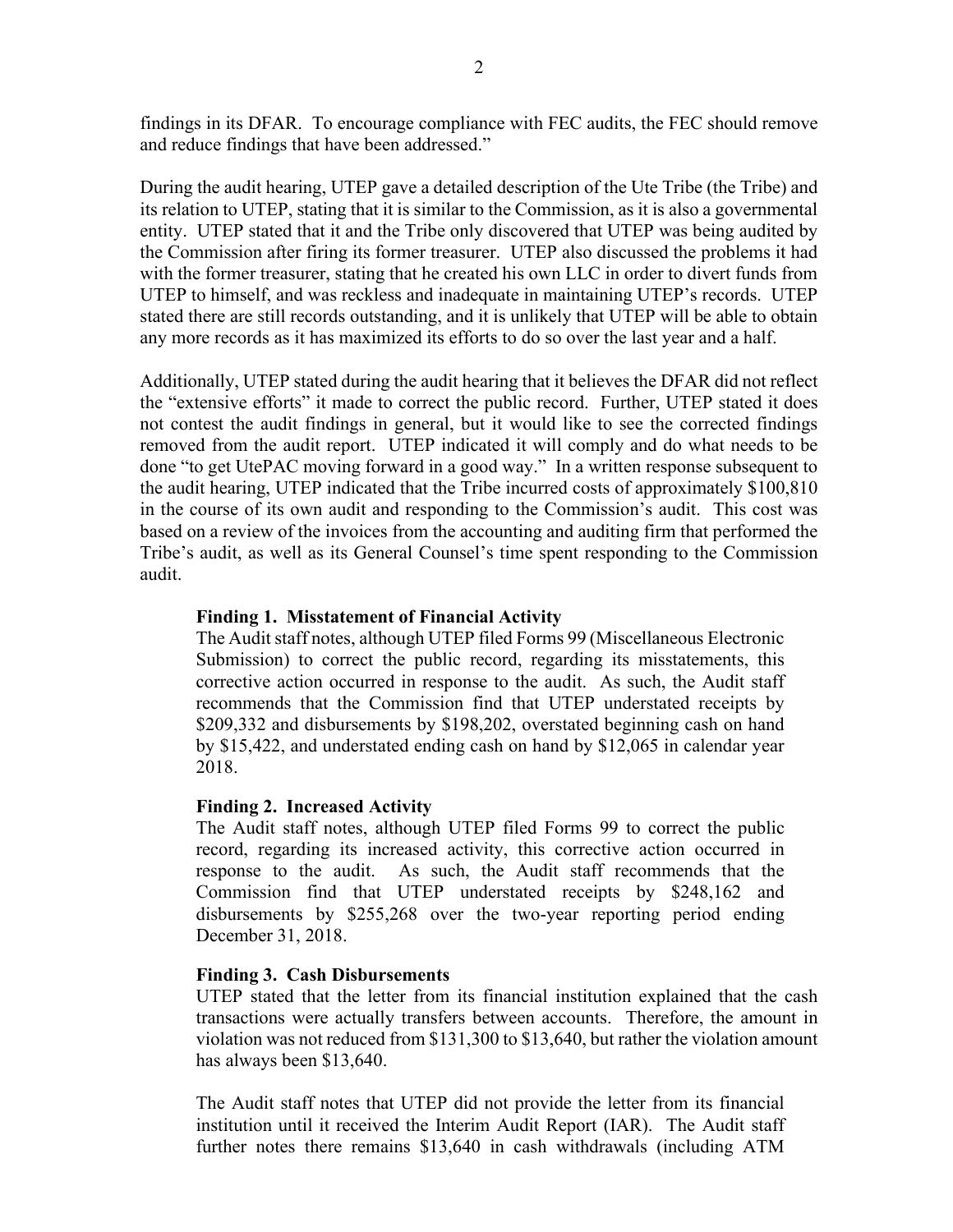withdrawals) from UTEP's bank account, that were not resolved by the letter from its financial institution. As such, in the next phase of the audit process, the DFAR, the \$131,300 amount in violation referenced in the IAR was reduced to \$13,640. If UTEP had provided the letter from its financial institution during audit fieldwork or in response to the exit conference, the amount in violation referenced in the IAR would have been \$13,640, with no reference to the \$131,300.

The Audit staff recommends that the Commission find that UTEP made cash disbursements totaling \$13,640.

#### **Finding 4. Recordkeeping for Disbursements**

The Audit staff notes, in response to the IAR, UTEP provided documentation to support one transaction totaling \$500. As such, the DFAR reduced the violation amount from \$18,640 to \$18,140. The Audit staff recommends that the Commission find that UTEP failed to maintain records to support disbursements totaling \$18,140.

#### **Finding 5. Recordkeeping for Communications**

The Audit staff notes, in response to the IAR, UTEP provided documentation to support one transaction totaling \$8,000. As such, the DFAR reduced the violation amount from \$69,822 to \$61,822. The Audit staff recommends that the Commission find that UTEP failed to maintain records to support disbursements for communications totaling \$61,822.

#### **Finding 6. Disclosure of Disbursements**

The Audit staff notes, although UTEP filed Forms 99 to correct the public record for disbursements totaling \$94,998, this corrective action occurred in response to the audit. As such, the Audit staff recommends that the Commission find that UTEP failed to correctly disclose disbursements totaling \$94,998.

The Office of General Counsel has reviewed this memorandum and concurs with the recommendations.

If this memorandum is approved, the Proposed Final Audit Report will be prepared and circulated within 30 days of the Commission's approval.

#### **If this Audit Division Recommendation Memorandum is not approved on a tally vote, Directive No. 70 states that the matter will be placed on the next regularly scheduled open session agenda.**

Documents related to this audit report can be viewed in the Voting Ballot Matters folder. Should you have any questions, please contact Christina Crussiah or Rickida Morcomb at 694-1200.

#### Attachment:

- Draft Final Audit Report of the Audit Division on the UtePAC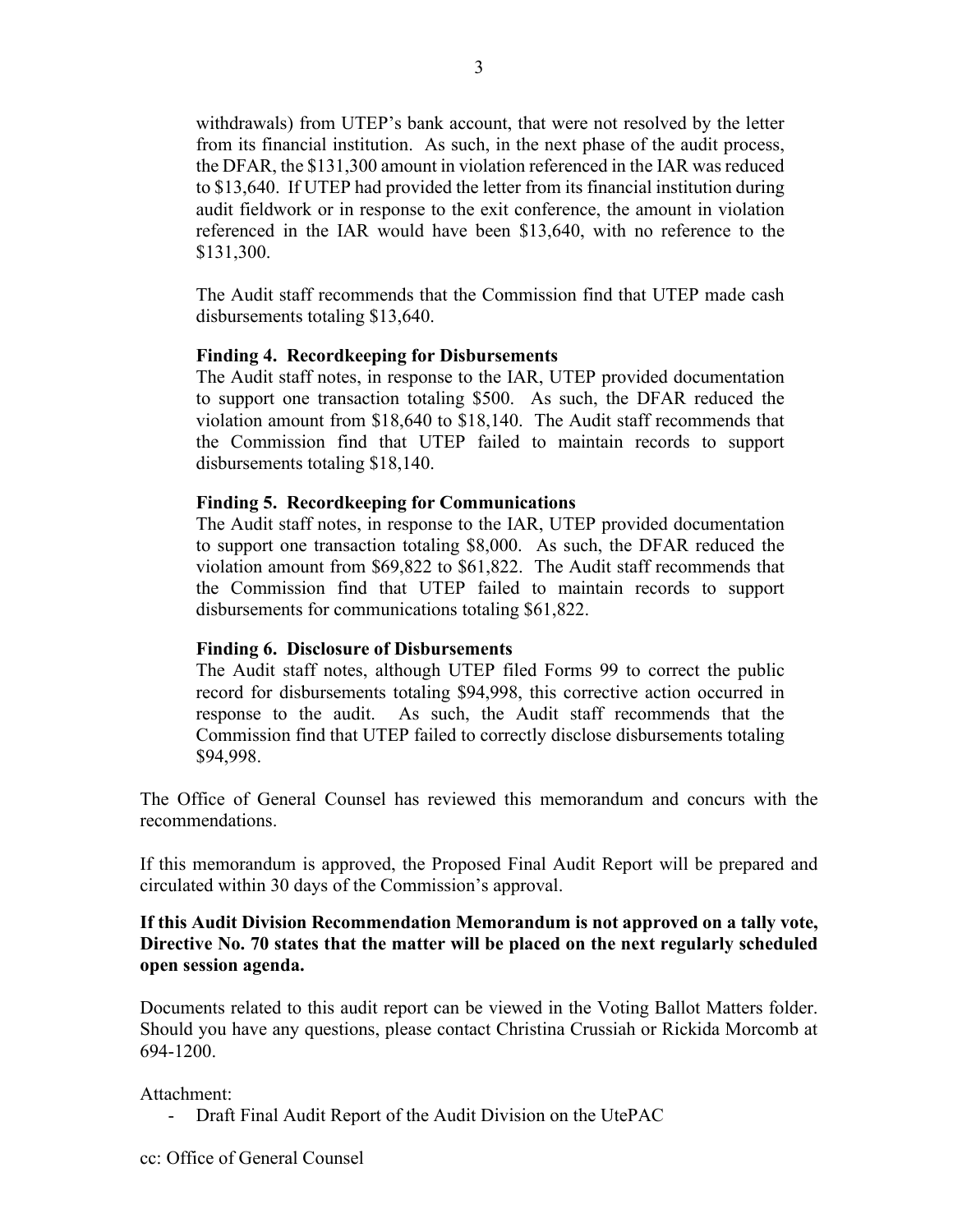

## **Why the Audit Was Done**

Federal law permits the Commission to conduct audits and field investigations of any political committee that is required to file reports under the Federal Election Campaign Act (the Act). The Commission generally conducts such audits when a committee appears not to have met the threshold requirements for substantial compliance with the Act.<sup>[1](#page-3-0)</sup> The audit determines whether the committee complied with the limitations, prohibitions and disclosure requirements of the Act.

## **Future Action**

The Commission may initiate an enforcement action, at a later time, with respect to any of the matters discussed in this report.

# **Draft Final Audit Report of the Audit Division on the UtePAC**

(January 1, 2017 - December 31, 2018)

# **About the Committee** (p. 2)

The UtePAC is a non-connected Political Action Committee with a non-contribution account. It is a non-qualified committee headquartered in Fort Duchesne, Utah. For more information, see the chart on the Committee Organization, p.2.

## **Financial Activity** (p. 2)

| \$22,337  |
|-----------|
| 303,574   |
| \$325,911 |
|           |

## • **Disbursements**

| <b>Total Disbursements</b>  | \$310,628 |
|-----------------------------|-----------|
| $\circ$ Other Disbursements | 289,506   |
| • Operating Expenditures    | \$21,122  |

## **Findings and Recommendations** (p. 3)

- Misstatement of Financial Activity (Finding 1)
- Increased Activity (Finding 2)
- Cash Disbursements (Finding 3)
- Recordkeeping for Disbursements (Finding 4)
- Recordkeeping for Communications (Finding 5)
- Disclosure of Disbursements (Finding 6)

<span id="page-3-0"></span> $1\,$  52 U.S.C. §30111(b).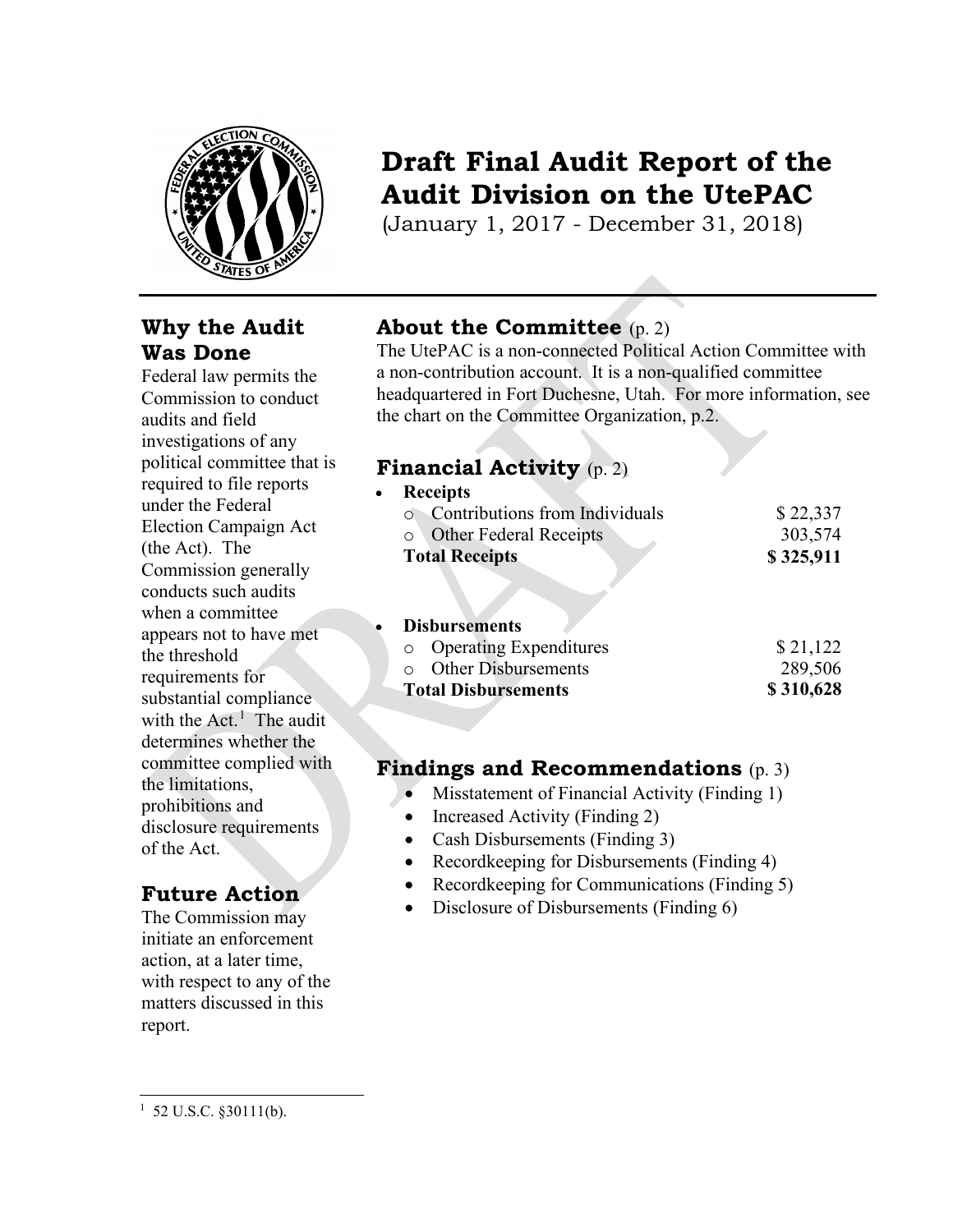

# **Draft Final Audit Report of the Audit Division on the UtePAC**

(January 1, 2017 - December 31, 2018)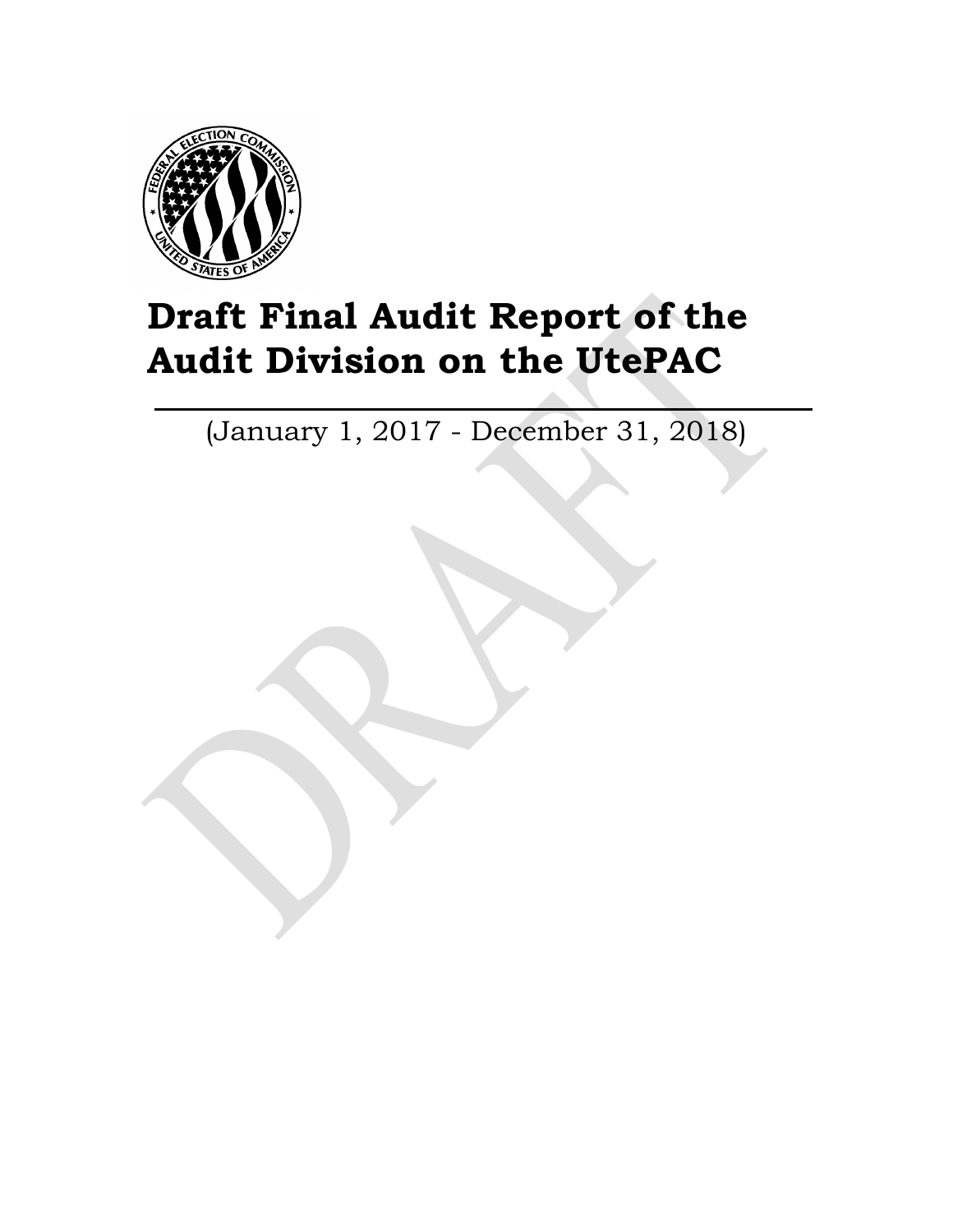# **Table of Contents**

| Part I. Background                            |                |
|-----------------------------------------------|----------------|
| Authority for Audit                           |                |
| Scope of Audit                                |                |
| Limitations                                   |                |
| Part II. Overview of Committee                |                |
| Committee Organization                        | 2              |
| Overview of Financial Activity                | $\overline{2}$ |
| <b>Part III. Summaries</b>                    |                |
| Findings and Recommendations                  | 3              |
| Part IV. Findings and Recommendations         |                |
| Finding 1. Misstatement of Financial Activity |                |
| Finding 2. Increased Activity                 | 10             |
| Finding 3. Cash Disbursements                 | 12             |
| Finding 4. Recordkeeping for Disbursements    | 16             |
| Finding 5. Recordkeeping for Communications   | 18             |
| Finding 6. Disclosure of Disbursements        | 22             |
|                                               |                |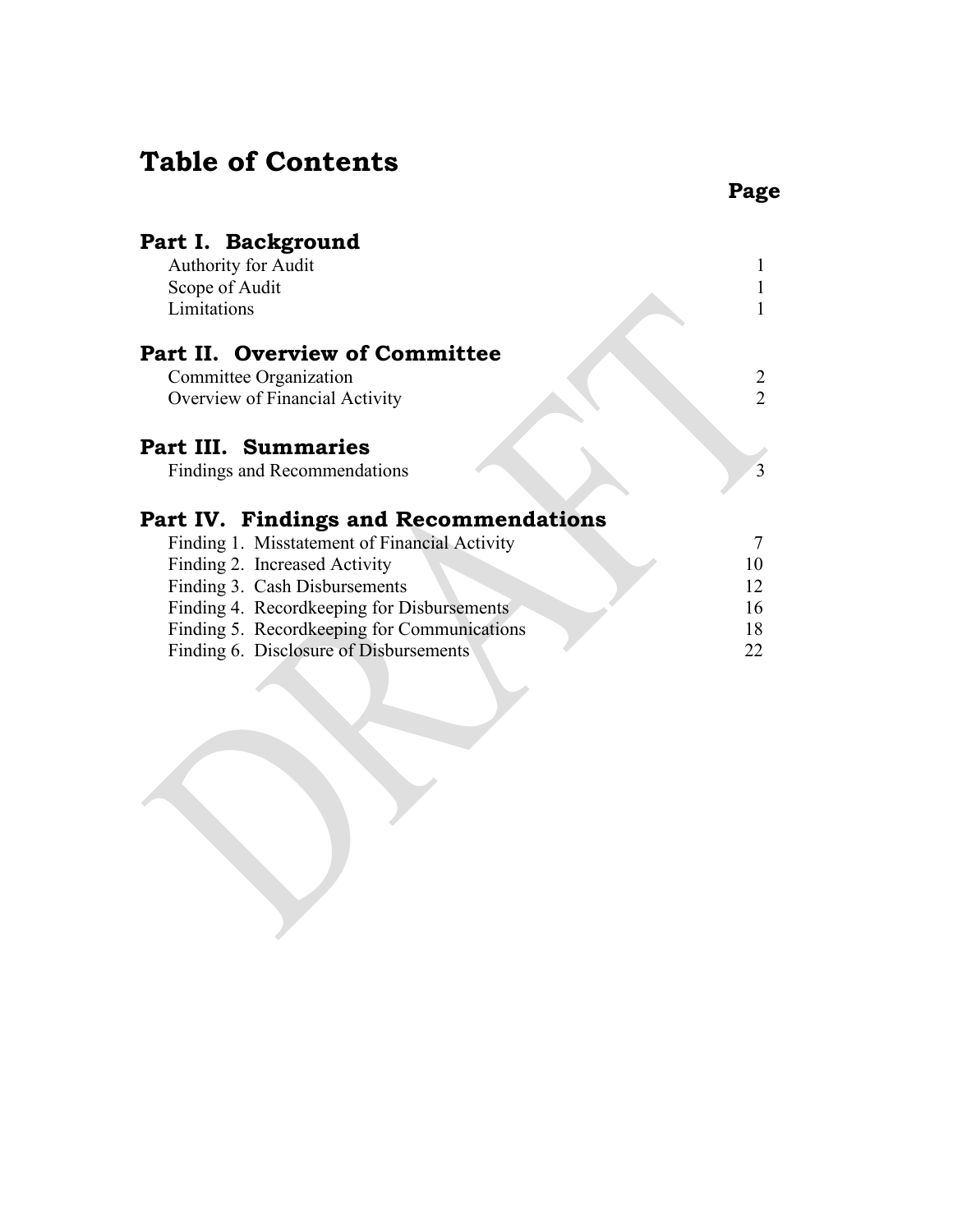# **Part I Background**

## **Authority for Audit**

This report is based on an audit of the UtePAC<sup>[2](#page-6-0)</sup> (UTEP), undertaken by the Audit Division of the Federal Election Commission (the Commission) in accordance with the Federal Election Campaign Act of 1971, as amended (the Act). The Audit Division conducted the audit pursuant to 52 U.S.C. §30111(b), which permits the Commission to conduct audits and field investigations of any political committee that is required to file a report under 52 U.S.C. §30104. Prior to conducting any audit under this subsection, the Commission must perform an internal review of reports filed by selected committees to determine if the reports filed by a particular committee meet the threshold requirements for substantial compliance with the Act. 52 U.S.C. §30111(b).

# **Scope of Audit**

Following Commission-approved procedures, the Audit staff evaluated various risk factors and as a result, this audit examined:

- 1. the receipt of excessive contributions;
- 2. the receipt of contributions from prohibited sources;
- 3. the disclosure of contributions received;
- 4. the disclosure of individual contributors' occupation and name of employer;
- 5. the disclosure of disbursements, debts and obligations;
- 6. the consistency between reported figures and bank records;
- 7. the completeness of records; and
- 8. other committee operations necessary to the review.

## **Limitations**

On September 30, 2016, UTEP's former treasurer registered the American System Group, LLC (ASG) with the state of Utah. UTEP's treasurer during the audit cycle entered into a contract with the Ute Tribe's Business Committee to process UTEP activity, such as fundraising, advertising and bookkeeping, through ASG.<sup>[3](#page-6-1)</sup>

Based on documentation provided to the Audit staff, including bank statements, withdrawal slips, and email communications, it appeared that \$189,260 was deposited into ASG's account from UTEP's account. A review of the ASG bank statements provided by UTEP identified additional deposits totaling \$115,555 in ASG's bank account, for which there were no corresponding disbursements from UTEP's bank accounts. The Audit staff requested UTEP

<span id="page-6-0"></span><sup>&</sup>lt;sup>2</sup> UTEP has disclosed its name using slight variations on various documents. Whereas on the most recent FEC Form 1 Statement of Organization (Form 1), dated October 11, 2020, its name is UtePAC, a previous Form 1 disclosed the name as The UTE PAC. In addition, reports filed with the Commission have disclosed the name as The UTE PAC, The Ute PAC, and The Ute Pac.

<span id="page-6-1"></span><sup>3</sup> The ASG account was not registered as an official committee depository, nor was ASG listed as a connected organization on UTEP's Statement of Organization. In addition, the former treasurer advised the Audit staff during fieldwork that he was instructed, by his personal accountant and counsel, to conduct UTEP business through the ASG account.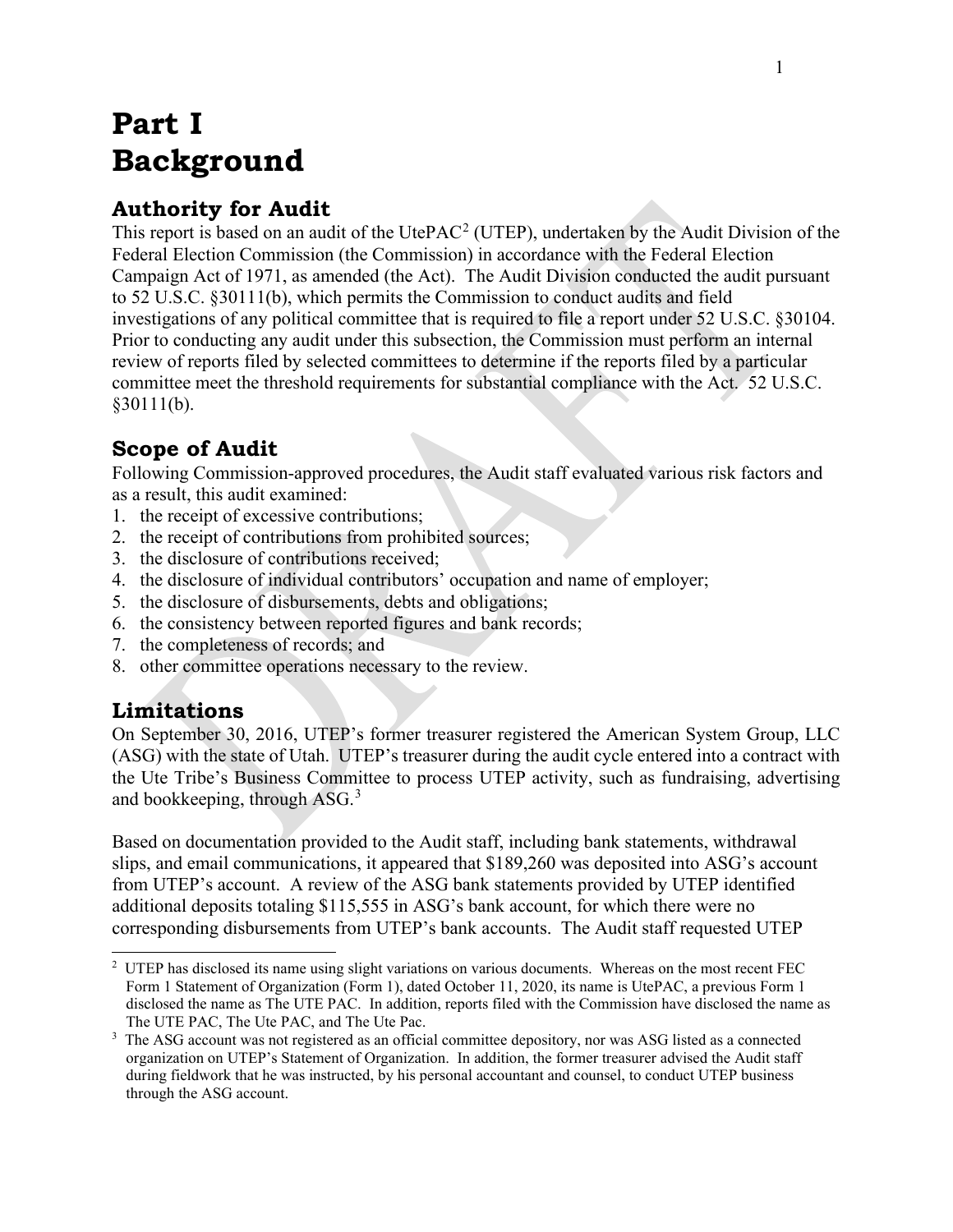provide documentation for the source of the \$189,260 if it believed the funds in question were not from the UTEP bank account. The Audit staff also requested the source of ASG deposits totaling \$115,555. As of this report, UTEP has not provided the requested documentation. In addition, UTEP's former treasurer provided his personal bank statements<sup>[4](#page-7-0)</sup> indicating that some of the cash disbursements in Finding 3 - Cash Disbursements were transferred to his personal bank account.

Since UTEP's funds were routed from its designated depository through ASG's account before being disbursed for payment to UTEP's vendors, and the composition of funds in ASG's account is unknown, UTEP may have impermissibly commingled its funds with the personal funds of an individual. Political committees are forbidden from commingling their funds with the personal funds of an individual per 52 U.S.C.  $\S 30102(b)(3)$  and 11 C.F.R.  $\S 102.15$ . The Audit staff is unable to ascertain whether the ASG account contained any individual personal funds.

<span id="page-7-0"></span><sup>&</sup>lt;sup>4</sup> The former treasurer provided only the pages from his bank statements that disclosed the transactions for the funds that were withdrawn from UTEP's bank accounts and deposited into his personal bank account.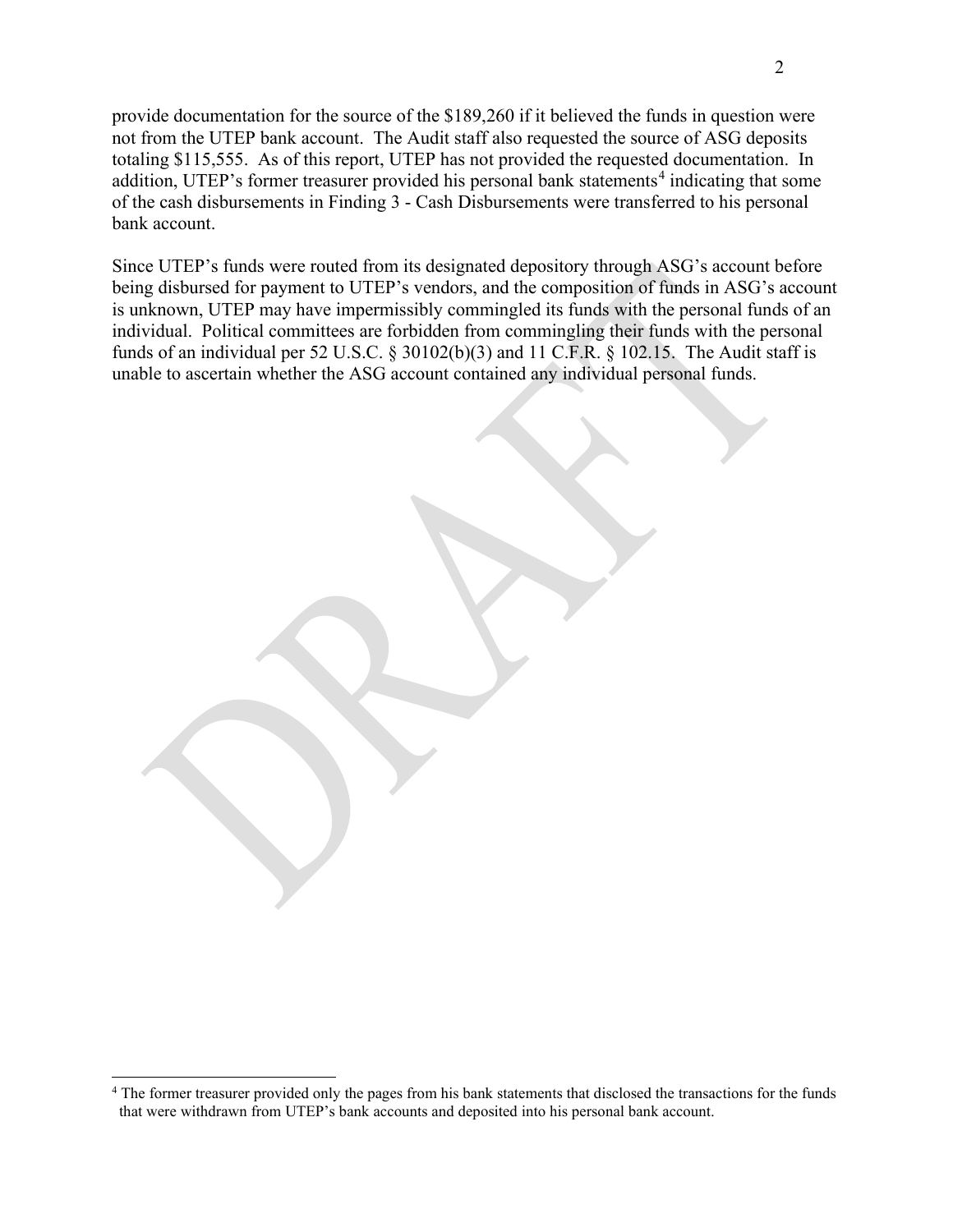# **Part II Overview of Committee**

# **Committee Organization**

| <b>Important Dates</b>                   |                                          |
|------------------------------------------|------------------------------------------|
| Date of Registration                     | September 29, 2016                       |
| <b>Audit Coverage</b>                    | January 1, 2017 - December 31, 2018      |
| <b>Headquarters</b>                      | Fort Duchesne, Utah                      |
| <b>Bank Information</b>                  |                                          |
| <b>Bank Depositories</b>                 | One                                      |
| <b>Bank Accounts</b>                     | One Contribution; One Non-Contribution   |
| <b>Treasurer</b>                         |                                          |
| Treasurer When Audit Was Conducted       | Skyler Massy (3/26/20 - Present)         |
|                                          | Robert George Lucero (9/29/16 - 3/25/20) |
| Treasurer During Period Covered by Audit | Robert George Lucero                     |
| <b>Management Information</b>            |                                          |
| Attended FEC Campaign Finance Seminar    | Yes                                      |
| Who Handled Accounting and               | Treasurer                                |
| Recordkeeping Tasks                      |                                          |

# **Overview of Financial Activity (Audited Amounts)**

| Cash on hand @ January 1, 2017   | \$298     |
|----------------------------------|-----------|
| <b>Receipts</b>                  |           |
| Contributions from Individuals   | 22,337    |
| <b>Other Federal Receipts</b>    | 303,574   |
| <b>Total Receipts</b>            | \$325,911 |
|                                  |           |
| <b>Disbursements</b>             |           |
| <b>Operating Expenditures</b>    | 21,122    |
| <b>Other Disbursements</b>       | 289,506   |
| <b>Total Disbursements</b>       | \$310,628 |
| Cash on hand @ December 31, 2018 | \$15,581  |

 $\mathcal{L}_{\mathcal{A}}$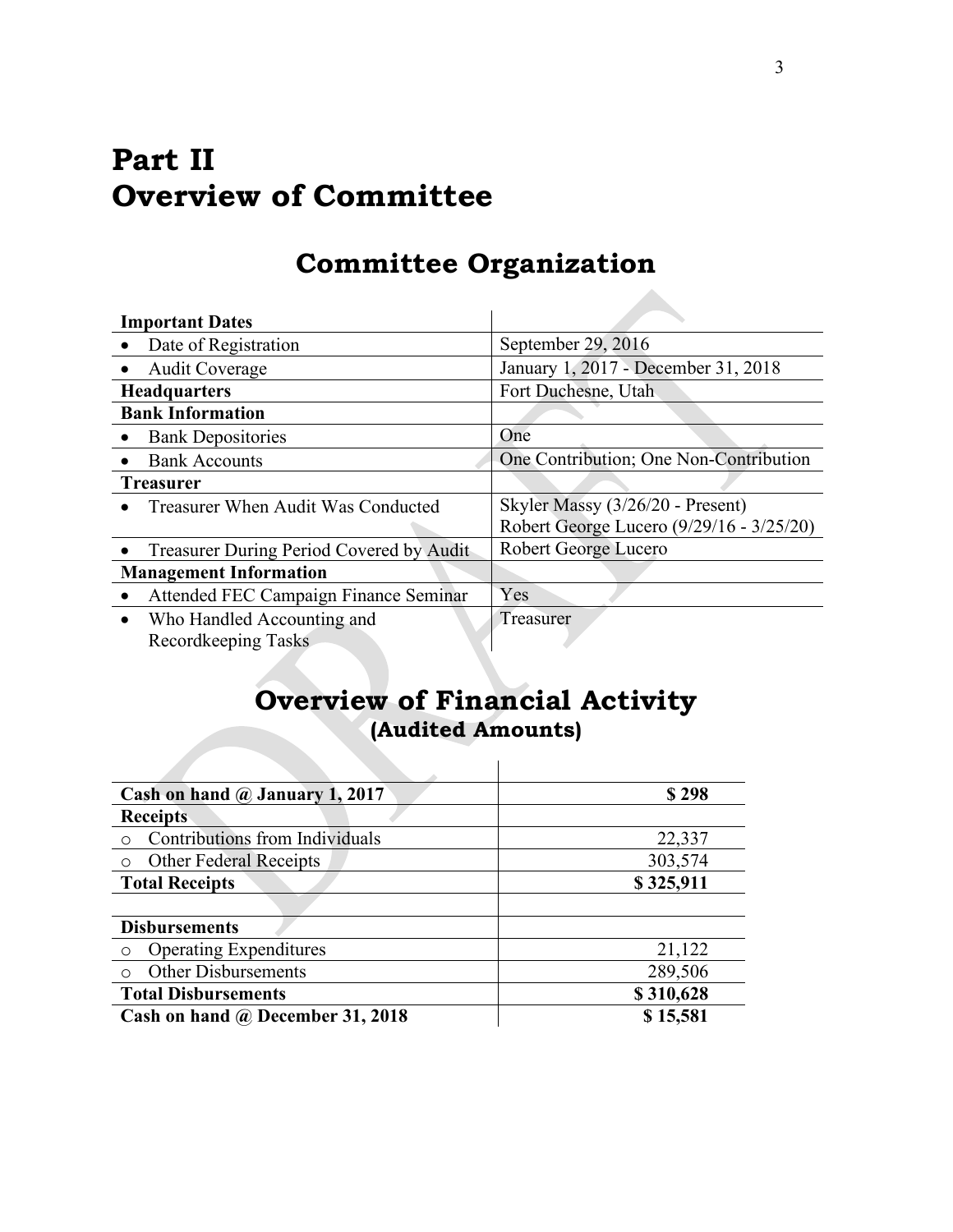# **Part III Summaries**

# **Findings and Recommendations**

## **Finding 1. Misstatement of Financial Activity**

During audit fieldwork, a comparison of UTEP's reported financial activity with its bank records revealed a misstatement of receipts and disbursements, as well as beginning and ending cash for calendar year 2018. Specifically, UTEP understated receipts and disbursements by \$209,332 and \$198,202 respectively. UTEP overstated its beginning cash on hand by \$15,422 and understated its ending cash on hand by \$12,065. In response to the exit conference, UTEP corrected the misstated receipts, disbursements, beginning cash on hand and ending cash on hand for 2018 by filing Forms 99 (Miscellaneous Electronic Submission).

In response to the Interim Audit Report recommendation, UTEP stated that, given its work to respond to and correct the former treasurer's financial management and reporting, this finding has been addressed and should be removed from the audit report. The Audit staff acknowledges that UTEP corrected the public record with regard to the misstated financial activity for the audit period. However, since UTEP's corrective action occurred in response to the audit, the finding remains in the audit report. (For more detail, see p. 7.)

## **Finding 2. Increased Activity**

During audit fieldwork, a comparison of UTEP's bank activity with its original reports filed revealed that receipts were understated by \$248,162 and disbursements were understated by \$255,268 for calendar years 2017 and 2018. In response to the Interim Audit Report recommendation, UTEP stated Forms 99 (Miscellaneous Electronic Submission) were filed to document and correct the former treasurer's "failure to report receipts and disbursements." UTEP requested this finding be reduced based on its corrective actions. The Audit staff acknowledges the Forms 99 filed in response to Finding 1- Misstatement of Financial Activity, also corrected the public record for the understatement of receipts and disbursements outlined in this finding. However, since UTEP's corrective action occurred in response to the audit, the finding remains in the audit report. (For more detail, see p. 10.)

#### **Finding 3. Cash Disbursements**

During audit fieldwork, the Audit staff determined that UTEP made 43 cash disbursements and issued one check payable to cash totaling \$131,300. The Act requires political committees to make all disbursements, except those from a petty cash fund, by check or similar draft drawn on a committee account. In response to the Interim Audit Report recommendation, UTEP stated that the violations stem from the former treasurer's "failure to comply with the FEC's basic requirements for cash transactions" and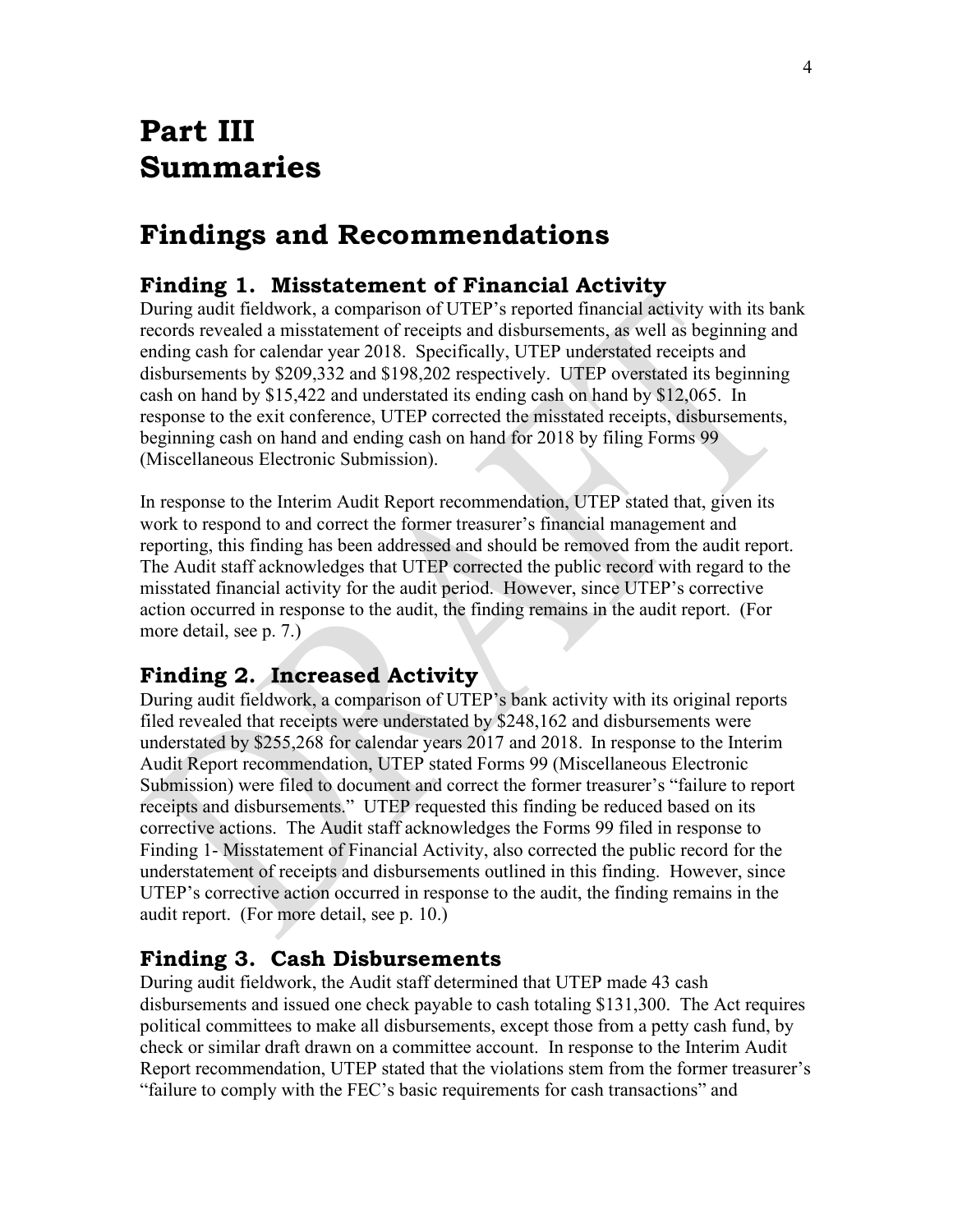requested that the finding either be removed from the audit report or the amount reduced based on its corrective actions. UTEP further stated it plans to implement procedures for maintaining a petty cash fund and documenting the use of a petty cash fund; as well as documenting, reporting, and preserving records for disbursements. Additionally, UTEP provided a letter from its financial institution attesting to the fact that many of the transactions which appeared to be cash disbursements were actually transfers of funds between accounts, reducing the amount of violation from \$131,300 to \$13,640. Absent additional documentation, the Audit staff concludes that UTEP made \$13,640 in cash disbursements. (For more detail, see p. 12.)

#### **Finding 4. Recordkeeping for Disbursements**

During audit fieldwork, the Audit staff identified 17 disbursements totaling \$18,640, from the contribution account, for which UTEP did not maintain adequate documentation. In response to the Interim Audit Report recommendation, UTEP stated that the former treasurer did not maintain adequate documentation for the disbursements and requested that the finding either be removed from the audit report or the amount reduced, based on its corrective actions. UTEP provided records it said came from the former treasurer, reducing the amount of violation by \$500. Absent additional documentation, the Audit staff concludes that UTEP did not maintain sufficient records for 16 transactions totaling \$18,140. (For more detail, see p. 16.)

#### **Finding 5. Recordkeeping for Communications**

During audit fieldwork, the Audit staff reviewed disbursements for communications to verify the accuracy of the information and proper classification of transactions disclosed on UTEP's disclosure reports. UTEP reported 15 disbursements totaling \$52,764 on Schedules B (Itemized Disbursements), Line 21(b) (Other Federal Operating Expenditures) and Line 29 (Other Disbursements); and Schedule H4 (Disbursements for Allocated Federal/Non-Federal Activity) with purposes including, "advertising," "printing," "video crew expense," "outdoor retailer advertising," "printed materials" and "banners, posters, brochures." An additional 18 disbursements totaling \$17,058 were not reported. In response to the exit conference, UTEP provided invoices but the documentation was insufficient to make a determination pertaining to the purpose for these disbursements and verification as to whether these were operating expenditures or allocable activity.

In response to the Interim Audit Report recommendation, UTEP provided records it said came from the former treasurer, reducing the amount of violation by \$8,000, and requested that the finding either be removed from the audit report or the amount reduced, based on its corrective actions. Absent additional documentation, the Audit staff concludes that UTEP did not maintain sufficient records for verification of proper reporting and determination of how to report communication disbursements totaling \$61,822. (For more detail, see p. 18.)

#### **Finding 6. Disclosure of Disbursements**

During audit fieldwork, the Audit staff identified 25 disbursements totaling \$94,998 that either lacked or had inaccurate disclosure information. In response to the exit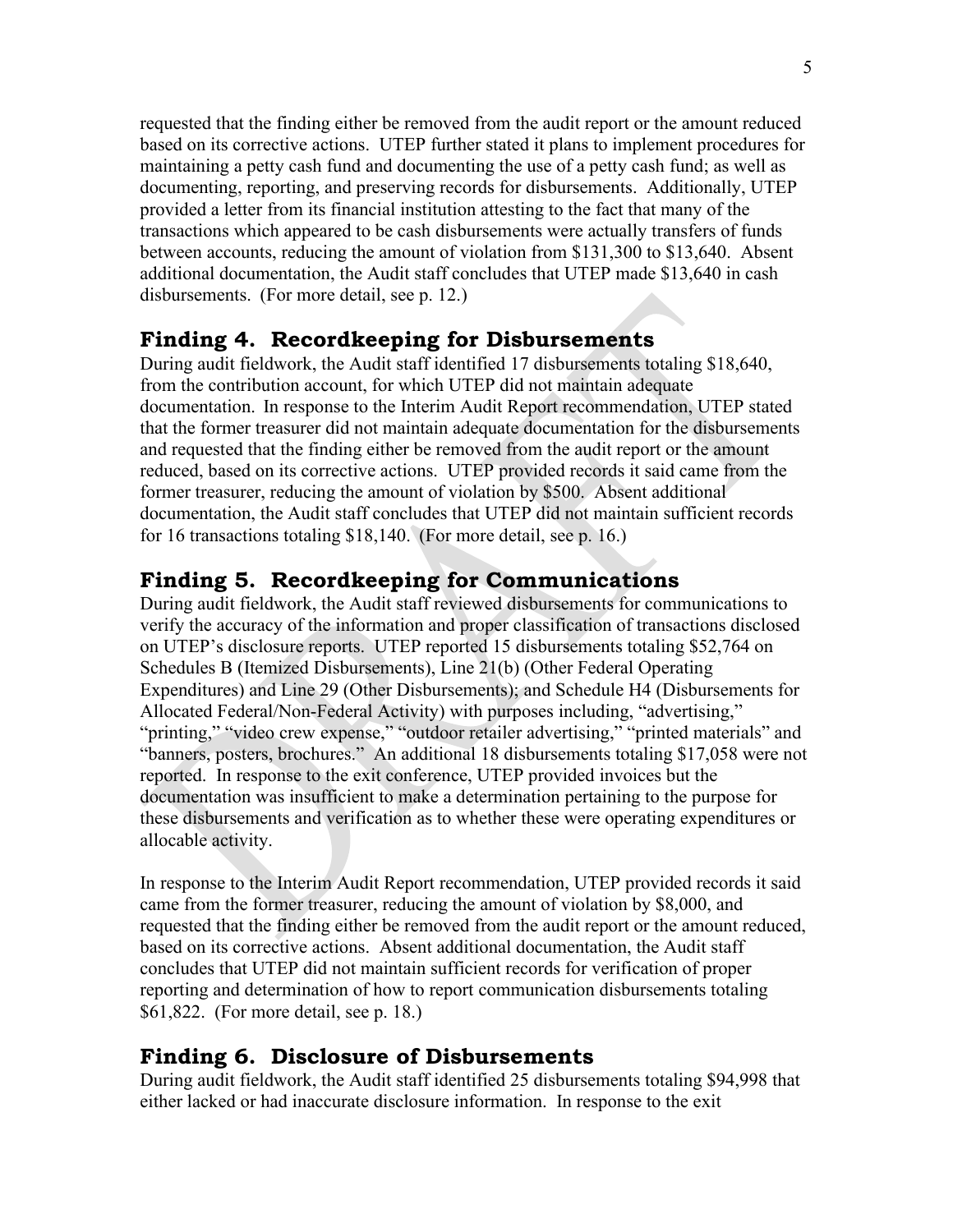conference, UTEP filed the Form 99 (Miscellaneous Electronic Submission) to include missing or correct information for all 25 disbursements totaling \$94,998. In response to the Interim Audit Report recommendation, UTEP stated it filed the Form 99 to correct the former treasurer's incomplete and inaccurate reporting for these transactions and requested that the finding be removed from the audit report based on its corrective actions. The Audit staff acknowledges the filing of the Form 99 corrected the public record. However, since UTEP's corrective action occurred in response to the audit, the finding remains in the audit report. (For more detail, see p. 22.)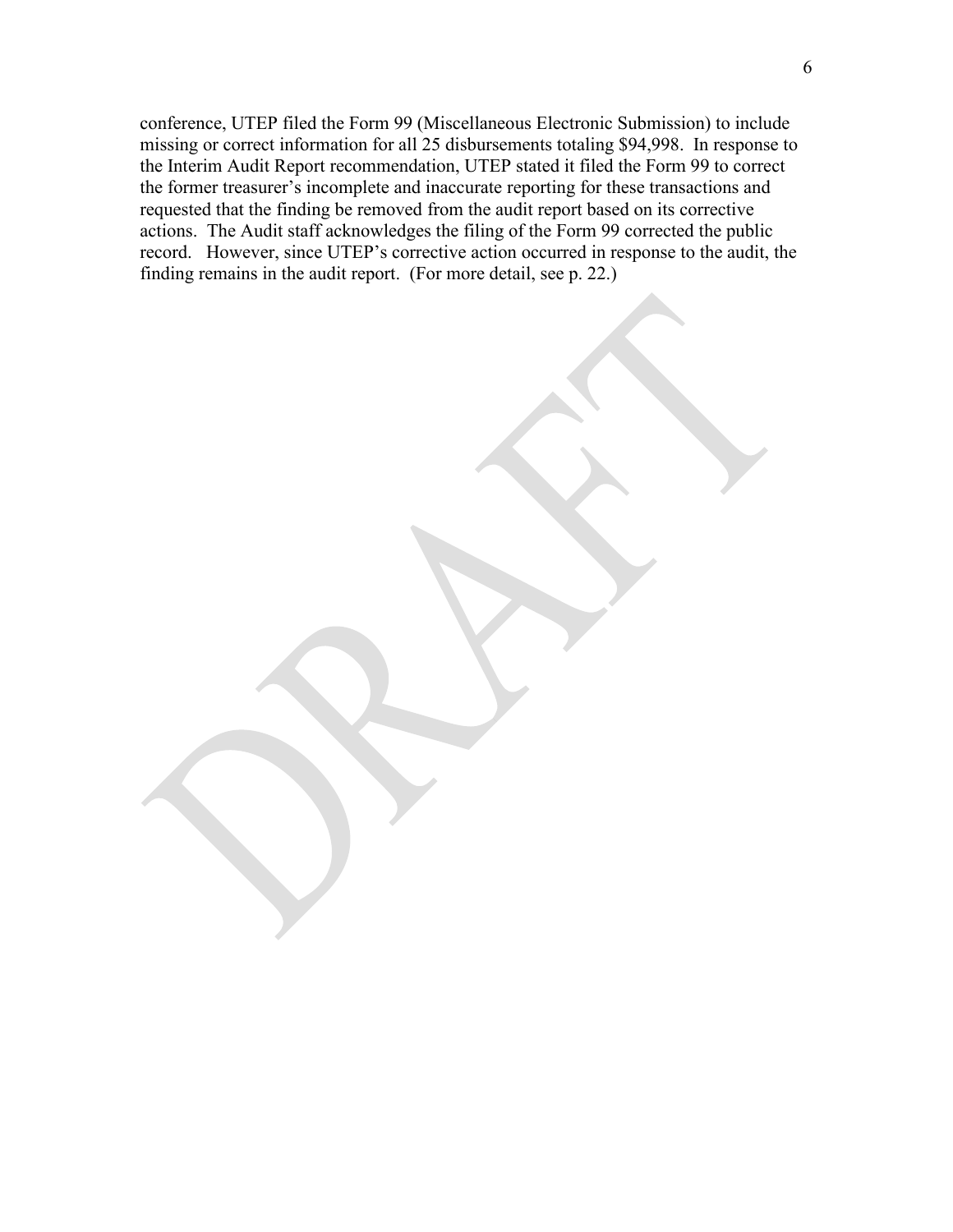# **Part IV Findings and Recommendations**

## <span id="page-12-0"></span>**Finding 1. Misstatement of Financial Activity**

#### **Summary**

During audit fieldwork, a comparison of UTEP's reported financial activity with its bank records revealed a misstatement of receipts and disbursements, as well as beginning and ending cash for calendar year 2018. Specifically, UTEP understated receipts and disbursements by \$209,332 and \$198,202 respectively. UTEP overstated its beginning cash on hand by \$15,422 and understated its ending cash on hand by \$12,065. In response to the exit conference, UTEP corrected the misstated receipts, disbursements, beginning cash on hand and ending cash on hand for 2018 by filing Forms 99 (Miscellaneous Electronic Submission).

In response to the Interim Audit Report recommendation, UTEP stated that, given its work to respond to and correct the former treasurer's financial management and reporting, this finding has been addressed and should be removed from the audit report. The Audit staff acknowledges that UTEP corrected the public record with regard to the misstated financial activity for the audit period. However, since UTEP's corrective action occurred in response to the audit, the finding remains in the audit report.

## **Legal Standard**

**Contents of Reports.** Each report must disclose:

- The amount of cash on hand at the beginning and end of the reporting period;
- The total amount of receipts f or the reporting period and for the calendar year;
- The total amount of disbursements for the reporting period and for the calendar year; and
- Certain transactions that require itemization on Schedule A (Itemized Receipts) or Schedule B (Itemized Disbursements). 52 U.S.C.  $\S 30104$  (b)(1),(2),(3),(4) and (5).

## **Facts and Analysis**

#### **A. Facts**

During audit fieldwork, the Audit staff reconciled UTEP's reported financial activity with its bank records for calendar years 2017 and 2018. The reconciliation determined that UTEP misstated receipts and disbursements for 2018, as well as beginning cash on hand and ending cash on hand for 2018. The following chart details the discrepancies between UTEP's disclosure reports and bank activity. The succeeding paragraphs explain why the discrepancies occurred.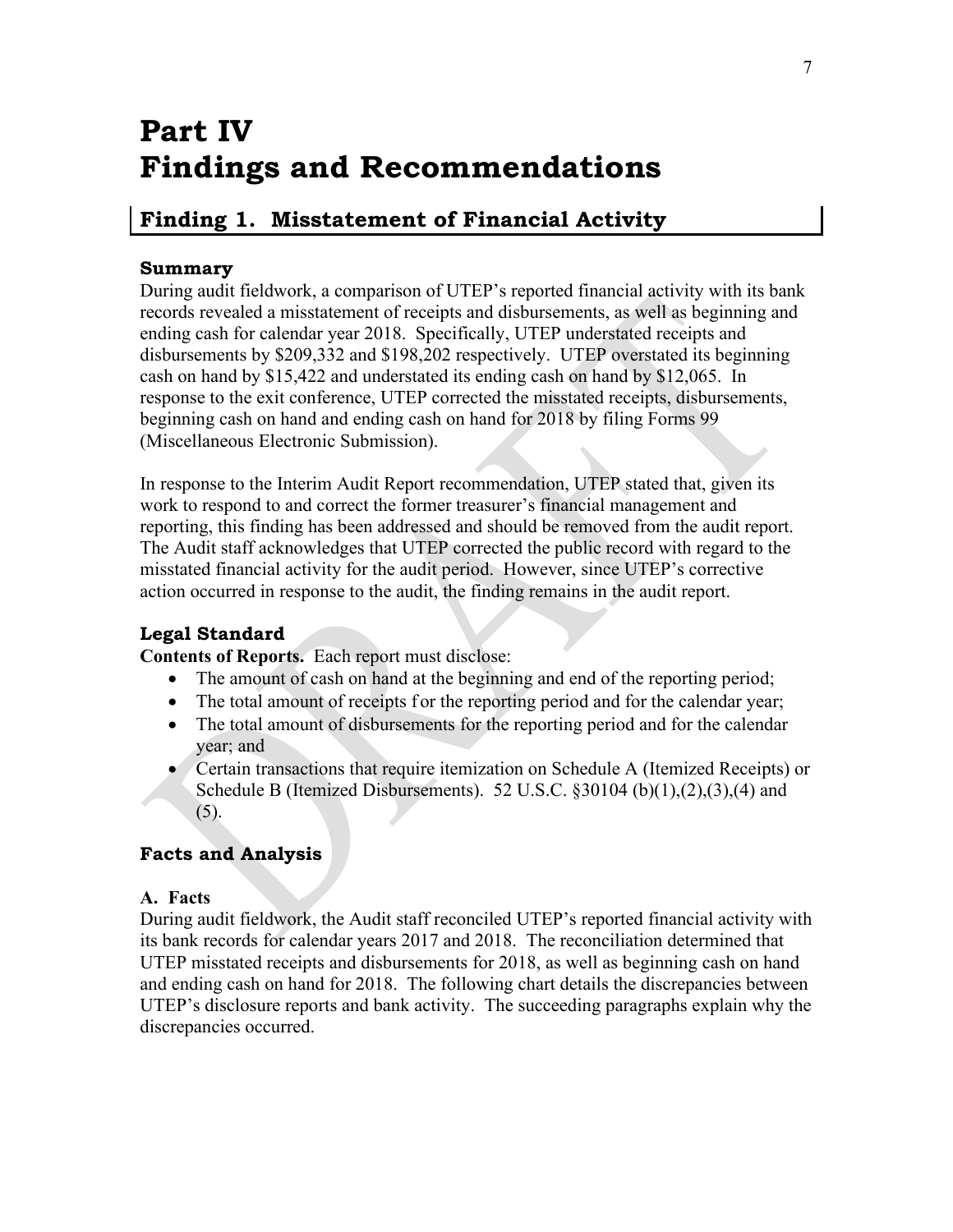| <b>2018 Committee Activity</b>  |                 |                     |                    |
|---------------------------------|-----------------|---------------------|--------------------|
|                                 | <b>Reported</b> | <b>Bank Records</b> | <b>Discrepancy</b> |
| Beginning Cash on hand $\omega$ | \$17,410        | \$1,988             | \$15,422           |
| January 1, 2018                 |                 |                     | Overstated         |
| Receipts                        | \$3,334         | \$212,666           | \$209,332          |
|                                 |                 |                     | Understated        |
| <b>Disbursements</b>            | \$871           | \$199,073           | \$198,202          |
|                                 |                 |                     | Understated        |
| Ending Cash on hand $\omega$    | $$3,516^5$      | \$15,581            | \$12,065           |
| December 31, 2018               |                 |                     | Understated        |

The beginning cash on hand was overstated by \$15,422 and the discrepancy resulted from prior period discrepancies.

The misstatement of 2018 receipts resulted from the following differences:

| • Contributions from individuals not reported | \$5,950    |
|-----------------------------------------------|------------|
| • Other federal receipts not reported         | 202,814    |
| • Receipts not supported by bank deposits     | (15)       |
| • Unexplained difference                      | <u>583</u> |
| <b>Net Understatement of Receipts</b>         | \$209.332  |
|                                               |            |

The other federal receipts not reported, totaling \$202,814, consisted primarily of receipts deposited into the non-contribution account from The Ute Indian Tribe (the Tribe), totaling \$200,000.

The misstatement of 2018 disbursements resulted from the following differences:

| • Federal operating expenditures not reported | \$9,856   |
|-----------------------------------------------|-----------|
| • Other disbursements not reported            | 188,346   |
| <b>Understatement of Disbursements</b>        | \$198,202 |

The other disbursements not reported, totaling \$188,346, consisted of cash disbursements, meals, travel expenses, vehicle expenses, equipment purchases, purchase of items for research, printing/media/advertising costs, accounting services, staffing/payroll/media consulting services, internet services, telephone bills, office utilities, rent, shipping costs, bank and 3<sup>rd</sup> party service fees, office supplies, and registration fees for events.

The \$12,065 understatement of the ending cash on hand was a result of the reporting discrepancies described above.

<span id="page-13-0"></span><sup>&</sup>lt;sup>5</sup> The reported ending cash on hand does not equal reported beginning cash on hand plus reported receipts minus reported disbursements. This was due to a mathematical discrepancy in which the reported beginning cash on hand for 2018 did not equal the ending cash on hand reported for 2017.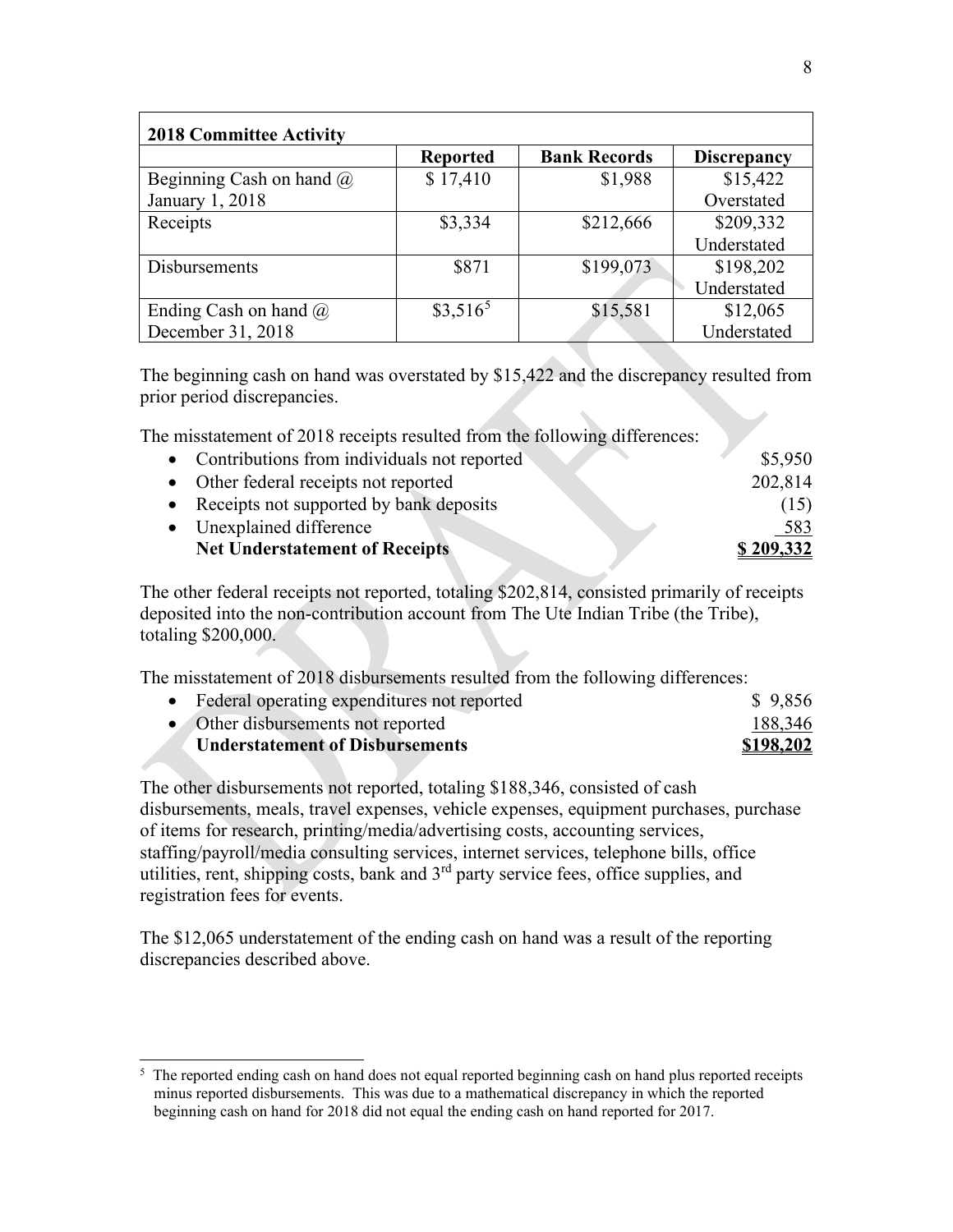#### **B. Interim Audit Report & Audit Division Recommendation**

The Audit staff discussed this matter with the UTEP representative during the exit conference and provided a schedule detailing the misstatement of financial activity. In response to the exit conference, the UTEP representative provided a written response stating that the former treasurer acted on his own accord even though the Tribe provided additional funds for the former treasurer to hire an administrative professional to assist with reporting and compliance. UTEP further stated the overwhelming problem was the former treasurer's use and management of UTEP funds and indicated that it is taking steps to avoid the misuse of funds by any future treasurer.<sup>[6](#page-14-0)</sup> UTEP's former treasurer stated in a letter to the Audit staff, included in UTEP's written response, that he was the main employee; he tried to understand Commission software, guidelines and rules for reporting and found it difficult to balance the books and report properly; and that he "assumed [there were] fewer reporting requirements in the non-contribution account." He further stated that Tribal Members were informed of all UTEP activities.

UTEP subsequently filed Forms 99 (Miscellaneous Electronic Submission) to correct all of its misstated receipts, disbursements, beginning cash on hand and ending cash on hand for 2018. Since UTEP's corrective action occurred after audit notification, the matter is included in this audit report.

The Interim Audit Report recommended that UTEP provide any additional comments it deemed relevant.

#### **C. Committee Response to Interim Audit Report**

In response to the Interim Audit Report recommendation, UTEP stated that it filed Forms 99 to correct the former treasurer's erroneous reporting. UTEP further stated, "Finding 1 has been addressed and should be removed from the audit findings" and also addressed the written exit conference response from the former treasurer as follows:

- UTEP agreed with the former treasurer that he was the main employee and added, the former treasurer "never told the Tribe or anyone else that he needed additional employees or that he was not keeping financial records as required by the FEC" or that he "needed assistance understanding FEC software, procedures or requirements." Once the former treasurer "requested funding to hire accountants and lawyers to assist with UtePAC management, these funds were provided as a part of UtePAC's budget."
- UTEP stated the former treasurer's claim that he "assumed [there were] fewer reporting requirements for the non-contribution account" was "not a defense and cannot be accurate." UTEP acknowledges there is guidance on non-contribution accounts and the information is "easily accessible on [the] FEC's website."
- UTEP disagreed with the former treasurer's statement that "Tribal members were informed of all UtePAC activities." UTEP said the former treasurer did not

<span id="page-14-0"></span><sup>6</sup> On January 4, 2020, UTEP hired an independent accounting firm to conduct an internal audit of the former treasurer's management of UTEP activities after "growing concerns." UTEP indicated that it learned of the Commission's audit once its General Counsel began to take over UTEP's operations following the former treasurer's termination. UTEP further stated that its independent audit resulted in findings similar to those uncovered during the Commission's audit.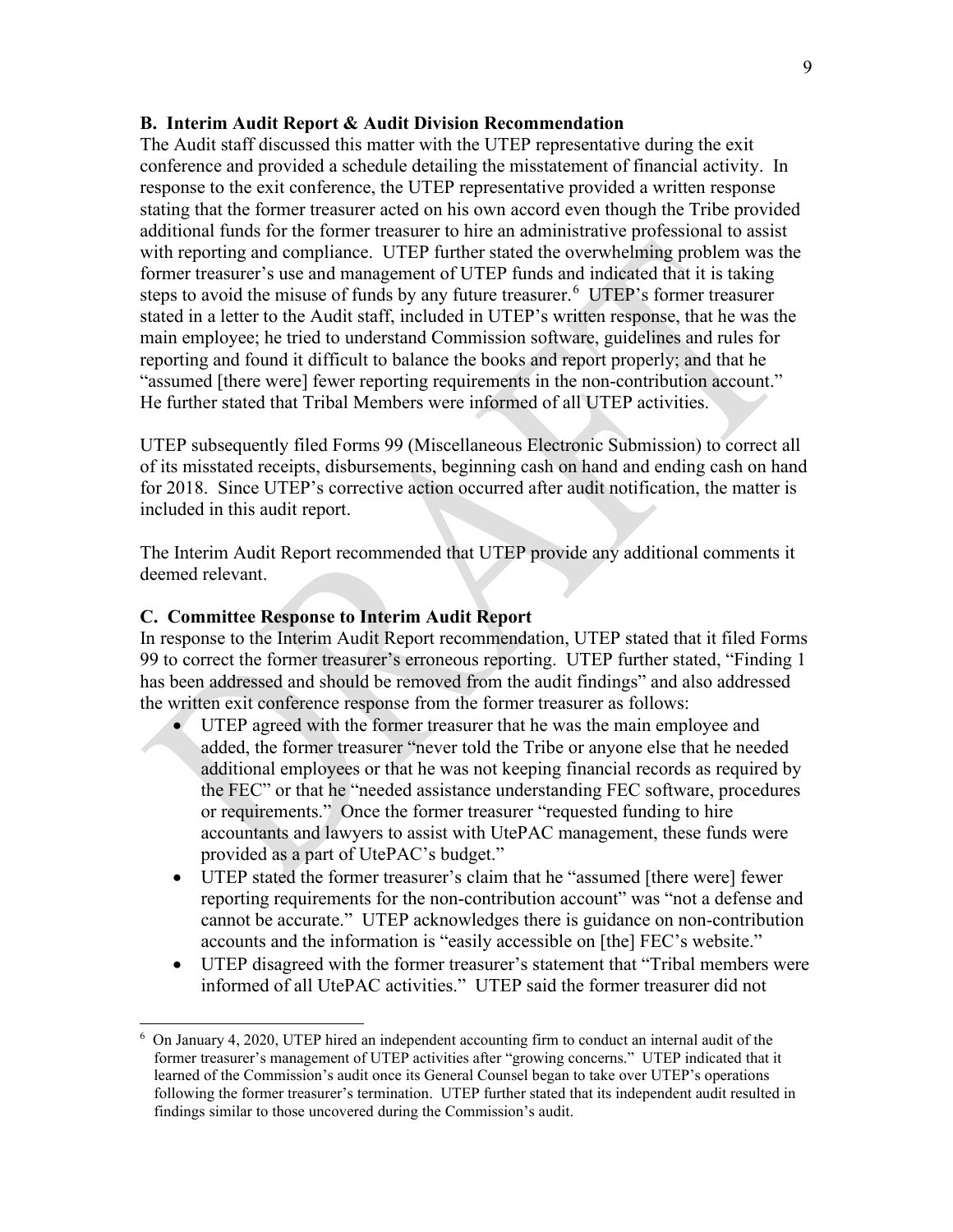inform anyone with the Tribe or working for the Tribe that he "was failing to keep records required by the FEC, that he had questions about which records the FEC required him to keep, or that he was having difficulty using the FEC software and following FEC requirements."

The Audit staff acknowledges the Forms 99 UTEP filed corrected the public record for the misstatement of receipts, disbursements, beginning cash on hand and ending cash on hand for 2018. However, since UTEP's corrective action occurred in response to the audit, the finding remains in the audit report.

## <span id="page-15-0"></span>**Finding 2. Increased Activity**

#### **Summary**

During audit fieldwork, a comparison of UTEP's bank activity with its original reports filed revealed that receipts were understated by \$248,162 and disbursements were understated by \$255,268 for calendar years 2017 and 2018. In response to the Interim Audit Report recommendation, UTEP stated Forms 99 (Miscellaneous Electronic Submission) were filed to document and correct the former treasurer's "failure to report receipts and disbursements." UTEP requested this finding be reduced based on its corrective actions. The Audit staff acknowledges the Forms 99 filed in response to Finding 1- Misstatement of Financial Activity, also corrected the public record for the understatement of receipts and disbursements outlined in this finding. However, since UTEP's corrective action occurred in response to the audit, the finding remains in the audit report.

## **Legal Standard**

- **A. Reporting Requirements.** All political committees other than authorized committees of a candidate shall file either:
	- Quarterly reports. 52 U.S.C. § 30104(a)(4)(A); or
	- Monthly reports in all calendar years shall be filed no later than the 20th day after the last day of the month and shall be complete as of the last day of the month, except that, in lieu of filing the reports otherwise due in November and December of any year in which a regularly scheduled general election is held, a pre-general election report shall be filed in accordance with 52 U.S.C. § 30104(2)(A)(i), a post-general election report shall be filed in accordance with 52 U.S.C. §  $30104(2)$ (A)(ii), and a year-end report shall be filed no later than January 31 of the following calendar year. 52 U.S.C.  $\S 30104(a)(4)(B)$

#### **B. Contents of Reports.** Each report must disclose:

- The amount of cash on hand at the beginning and end of the reporting period;
- The total amount of receipts f or the reporting period and for the calendar year;
- The total amount of disbursements for the reporting period and for the calendar year; and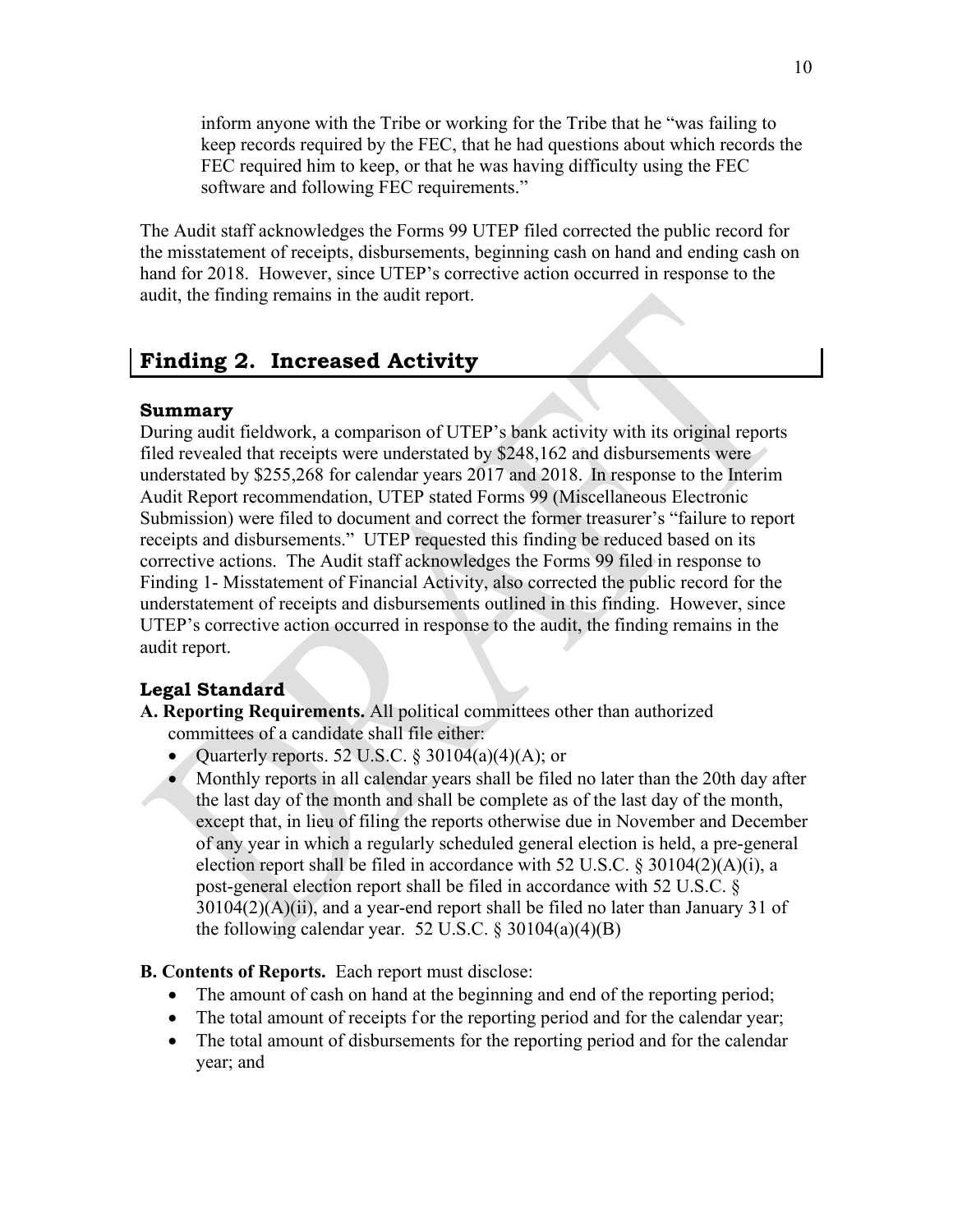• Certain transactions that require itemization on Schedule A (Itemized Receipts) or Schedule B (Itemized Disbursements). 52 U.S.C. § 30104 (b) $(1)$ , $(2)$ , $(3)$ , $(4)$  and  $(5).$ 

#### **Facts and Analysis**

#### **A. Facts**

During audit fieldwork, in addition to examining UTEP's most recently filed reports prior to audit notification, the Audit staff also compared UTEP's originally filed reports with its bank records. The purpose of this additional reconciliation was to identify the degree to which UTEP misstated its original filings.

The Audit staff calculated that UTEP understated its receipts by \$248,162 and disbursements by \$255,268 on the original reports filed over the two-year period ending on December 31, 2018. These figures included the \$209,332 understatement of receipts and the \$198,202 understatement of disbursements from 2018 discussed in Finding 1- Misstatement of Financial Activity.

#### **B. Interim Audit Report & Audit Division Recommendation**

The Audit staff discussed this matter with the UTEP representative during the exit conference and provided a schedule detailing the understatement of receipts and disbursements on UTEP's original reports. In response to the exit conference, UTEP's written response stated that the former treasurer was responsible for all of the day-to-day operations of UTEP. UTEP asserted that the findings were due to the former treasurer's use and management of UTEP funds, it is working with its General Counsel to correct the "numerous reporting errors... to the extent possible"<sup>[7](#page-16-0)</sup> and is taking steps to avoid the misuse of funds by any future treasurer. The former treasurer's written response stated that the responsibility for the violation of FEC rules ultimately lies with the Tribe and not with him or his LLC.<sup>[8](#page-16-1)</sup>

The Interim Audit Report recommended that UTEP provide any comments it deemed necessary with respect to this matter.

#### **C. Committee Response to Interim Audit Report**

In response to the Interim Audit Report recommendation, UTEP stated Forms 99 were filed to correct, as much as possible, the former treasurer's "failure to report receipts and

<span id="page-16-0"></span><sup>&</sup>lt;sup>7</sup> On October 5, 2020, counsel for UTEP submitted a Request for Consideration of a Legal Question by the Commission (Request). UTEP asked that the Commission: 1) name UTEP's former treasurer "as a Respondent" in the Commission's audit of UTEP; 2) not "name" UTEP and its current treasurer in the audit; and 3) not impose any civil penalties against UTEP. UTEP was informed by the Office of General Counsel on October 22, 2020 that the questions raised in the Request were beyond the scope of the Commission's policy on Requests for Legal Consideration, which was intended to provide a forum for committees to resolve legal questions related to corrective actions recommended by the Reports Analysis Division or the Audit Division.

<span id="page-16-1"></span><sup>8</sup> The former treasurer's LLC is the American System Group, LLC (ASG). ASG was retained by UTEP to serve as an independent contractor responsible for the formation, management, advertising and fundraising of UTEP. The contract with the former treasurer allowed UTEP funds to be deposited into and vendors to be paid out of ASG's bank account.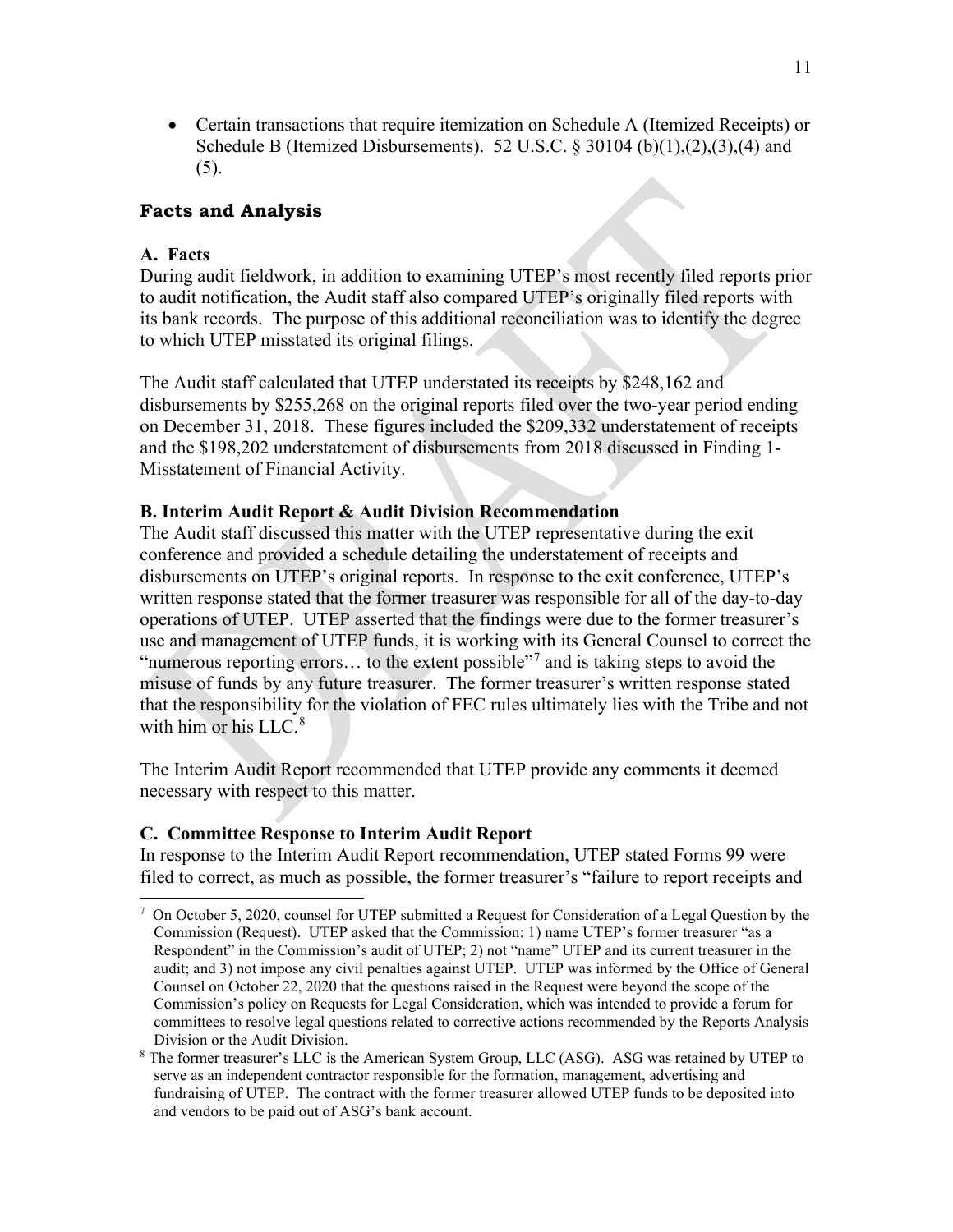disbursements." UTEP requested this finding be reduced based on its corrective actions. UTEP stated most of the understatements appeared to be based on the former treasurer's failure to document and report receipts and disbursements from the non-contribution account.

UTEP stated the former treasurer's assertion that "the responsibility for the violation of FEC rules ultimately lies with the Tribe and not him or his LLC" is incorrect. UTEP explained that "under the Act, treasurers can be held liable in both their official and personal capacities" and that "all of the responsibility for the violation of FEC rules lies with [the former treasurer] who served as [UTEP's] sole Director and Treasurer during the time period under audit."

The Audit staff notes that the Commission has the authority to conduct audits and field investigations of any political committee required to file a report under section 30104 of the Federal Election Campaign Act, per 52 U.S.C. § 30111(b). The audit of UTEP was authorized pursuant to this statutory authority. The subject of this audit, therefore, is UTEP and not its former treasurer. As such, UTEP is responsible for any audit findings. Whether a committee treasurer may be held personally liable for violating a duty imposed by law is determined through the Commission's enforcement process and not an audit.

The Audit staff acknowledges the Forms 99 filed for Finding 1- Misstatement of Financial Activity also corrected the public record for receipts and disbursements outlined in this finding. However, since UTEP's corrective action occurred in response to the audit, the finding remains in the audit report.

## <span id="page-17-0"></span>**Finding 3. Cash Disbursements**

#### **Summary**

During audit fieldwork, the Audit staff determined that UTEP made 43 cash disbursements and issued one check payable to cash totaling \$131,300. The Act requires political committees to make all disbursements, except those from a petty cash fund, by check or similar draft drawn on a committee account. In response to the Interim Audit Report recommendation, UTEP stated that the violations stem from the former treasurer's "failure to comply with the FEC's basic requirements for cash transactions" and requested that the finding either be removed from the audit report or the amount reduced based on its corrective actions. UTEP further stated it plans to implement procedures for maintaining a petty cash fund and documenting the use of a petty cash fund; as well as documenting, reporting, and preserving records for disbursements. Additionally, UTEP provided a letter from its financial institution attesting to the fact that many of the transactions which appeared to be cash disbursements were actually transfers of funds between accounts, reducing the amount of violation from \$131,300 to \$13,640. Absent additional documentation, the Audit staff concludes that UTEP made \$13,640 in cash disbursements.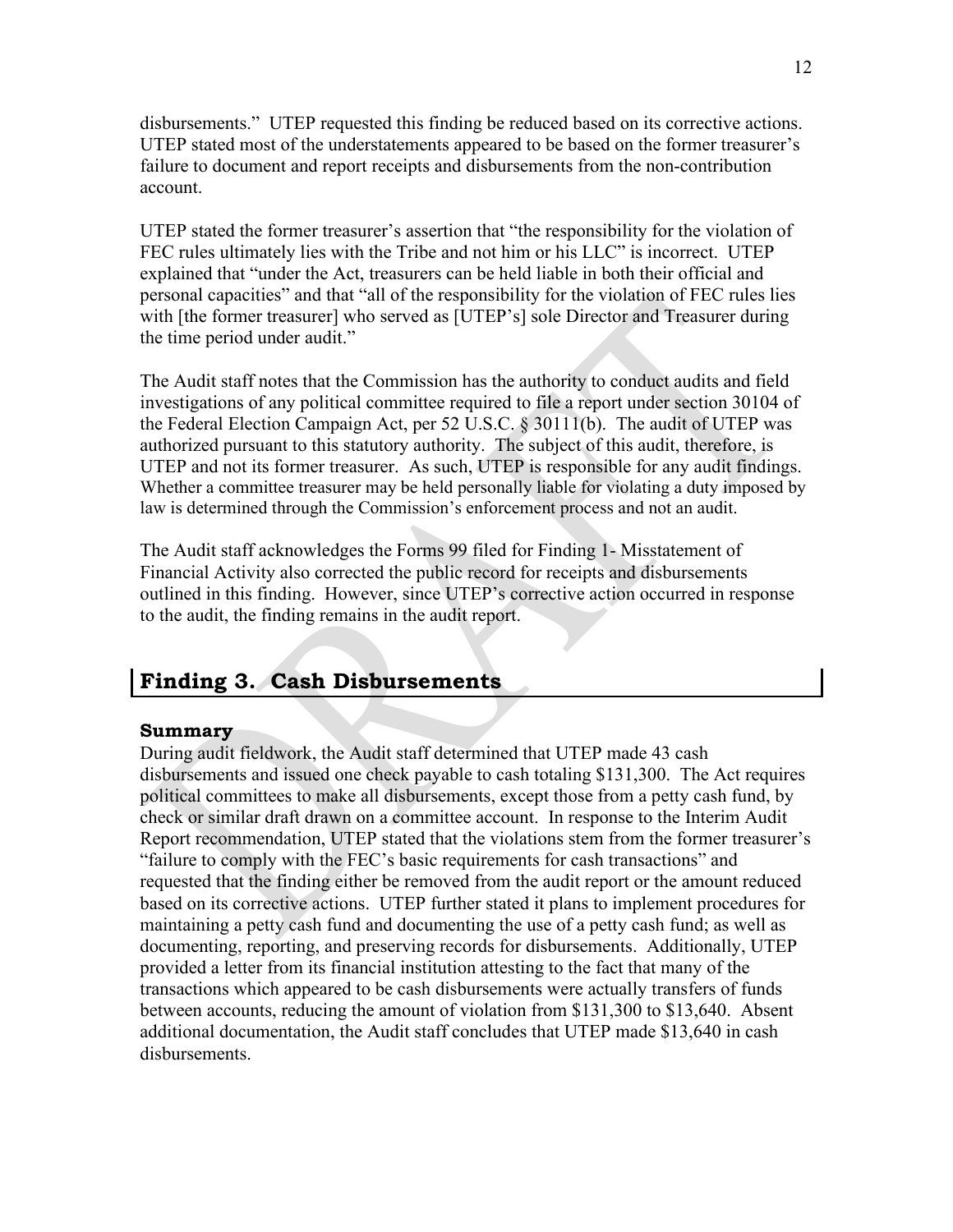#### **Legal Standard**

- **A. Disbursement by Check.**A political committee may only make expenditures in cash, not to exceed \$100, from a petty cash fund. A written journal for such cash expenditures is to be maintained by the treasurer. All other disbursements shall be made by check or similar draft drawn on account(s) established at the campaign's depository (ies). 52 U.S.C. §30102(h).
- **B. Petty Cash Fund.**A political committee may maintain a petty cash fund out of which it may make expenditures not in excess of \$100 to any person per purchase per transactions.

It is the duty of the treasurer to keep and maintain a written journal of all petty cash disbursements. The written journal shall include:

- Name and address of every person to whom any disbursement is made;
- Date:
- Amount;
- Purpose; and
- If disbursement is made for a candidate, the journal shall include the name of that candidate and the office (including State and Congressional district) sought by such candidate. 11 CFR §102.11.
- **C. Required Records for Disbursements.**For each disbursement, the treasurer of a political committee must keep records on the:
	- Amount:
	- Date:
	- Name and address of the payee;  $9^9$  $9^9$
	- Purpose (a brief description of why the disbursement was made);
	- If the disbursement was made on behalf of a candidate, the candidate's name and office sought by the candidate; and
	- If the disbursement was in excess of \$200, the records must include a receipt or an invoice from payee, or a cancelled check or share draft to the payee. If the disbursement was made by credit card, the record must include the monthly statement or customer receipt and the cancelled check used to pay the credit card bill. 52 U.S.C. §30102(c) and 11 CFR §102.9(b).
- **D. Preserving Records and Copies of Records***.* The treasurer of a political committee must preserve all records and copies of reports for 3 years after the report is filed. 52 U.S.C. §30102(d).

#### **Facts and Analysis**

#### **A. Facts**

<span id="page-18-0"></span><sup>&</sup>lt;sup>9</sup> The payee is usually the person providing the goods or services to the committee. In the case of travel advances, however, the payee is the person receiving the advance. 11 CFR §102.9(b)(2).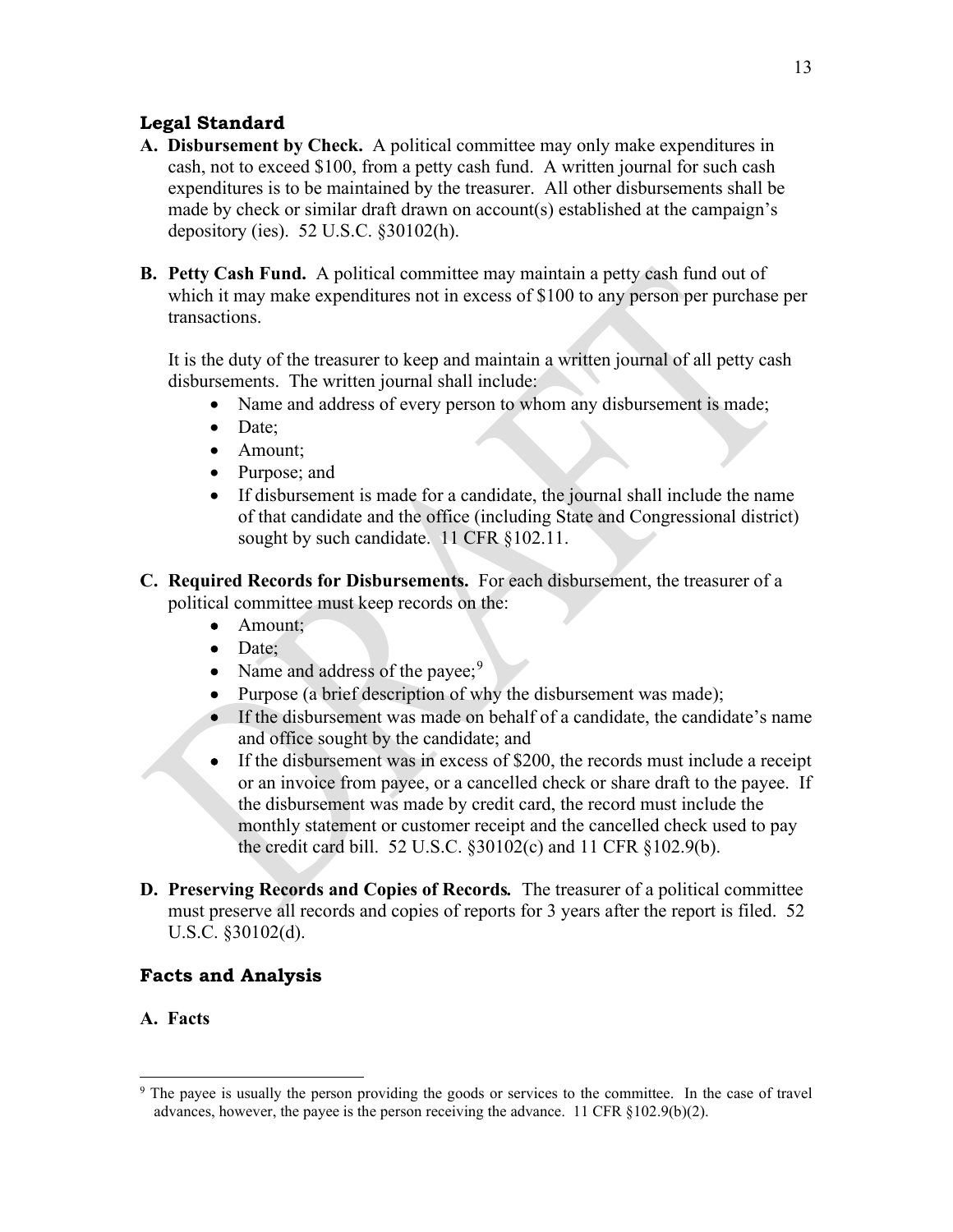During audit fieldwork, the Audit staff examined bank records and the disbursement database provided by UTEP and identified 43 transactions, totaling \$135,600, involving cash disbursements. One transaction was a check payable to cash in the amount of \$150; the remaining transactions consisted of cash withdrawals from UTEP's contribution and non-contribution bank accounts.

According to UTEP's former treasurer, the cash disbursements were used to pay various individuals and vendors for salaries, telephone bills, office supplies, reimbursement of travel expenses, payroll, and printing or other advertising costs. The former treasurer stated that these expenses were campaign related.

The Audit staff reviewed UTEP's disbursement database to assess the nature of the cash disbursements and noted the following:

- Other than bank statements and withdrawal slips disclosing the cash transactions, and statements from the former treasurer, UTEP presented no documentation, such as receipts, invoices, payroll documents or contemporaneous memoranda, etc., demonstrating the cash disbursements were in fact payments for bona fide campaign expenses. [10](#page-19-0)
- 32 of the cash disbursements totaling \$66,940 were not reported. UTEP filed Forms 99 (Miscellaneous Electronic Submission) in response to the audit to address the unreported cash disbursements. See Finding 1- Misstatement of Financial Activity.

The Audit staff further noted that political committees may maintain a petty cash fund out of which they may make expenditures not in excess of \$100 to any person, per purchase, and per transaction. The political committees must maintain a written journal of all petty cash disbursements per 11 C.F.R. §102.11. However, UTEP did not maintain a petty cash fund. UTEP confirmed that there was no use of a petty cash fund and a review of UTEP's disbursement records did not yield any evidence to demonstrate that UTEP ever established or maintained a petty cash fund. UTEP stated the former treasurer claimed he could no longer access the information to many of his accounts utilized to make purchases for UTEP. The Audit staff concluded the 43 cash disbursements, in excess of \$100, totaling \$131,300, were excessive cash disbursements.

#### **B. Interim Audit Report & Audit Division Recommendation**

The Audit staff discussed this matter with the UTEP representative during the exit conference and provided a schedule of cash disbursement transactions. In response to the exit conference, UTEP's written response expressed that the former treasurer was responsible for "…complying with all FEC requirements for PACs…" and that the former treasurer "…represented to the Tribe that he was capable and experienced…" in this area. The UTEP representative expressed a willingness to provide the documentation but stated that he was having difficulty obtaining the documentation and that the former

<span id="page-19-0"></span><sup>&</sup>lt;sup>10</sup> UTEP filed Forms 99 in response to the exit conference disclosing the payee as the former treasurer. See Finding 1 – Misstatement of Financial Activity and Finding 6 – Disclosure of Disbursements. UTEP also did not maintain an accounting of 16 of the cash disbursements, totaling \$18,140, since they were not in the disbursement database. See Finding 4 – Recordkeeping for Disbursements.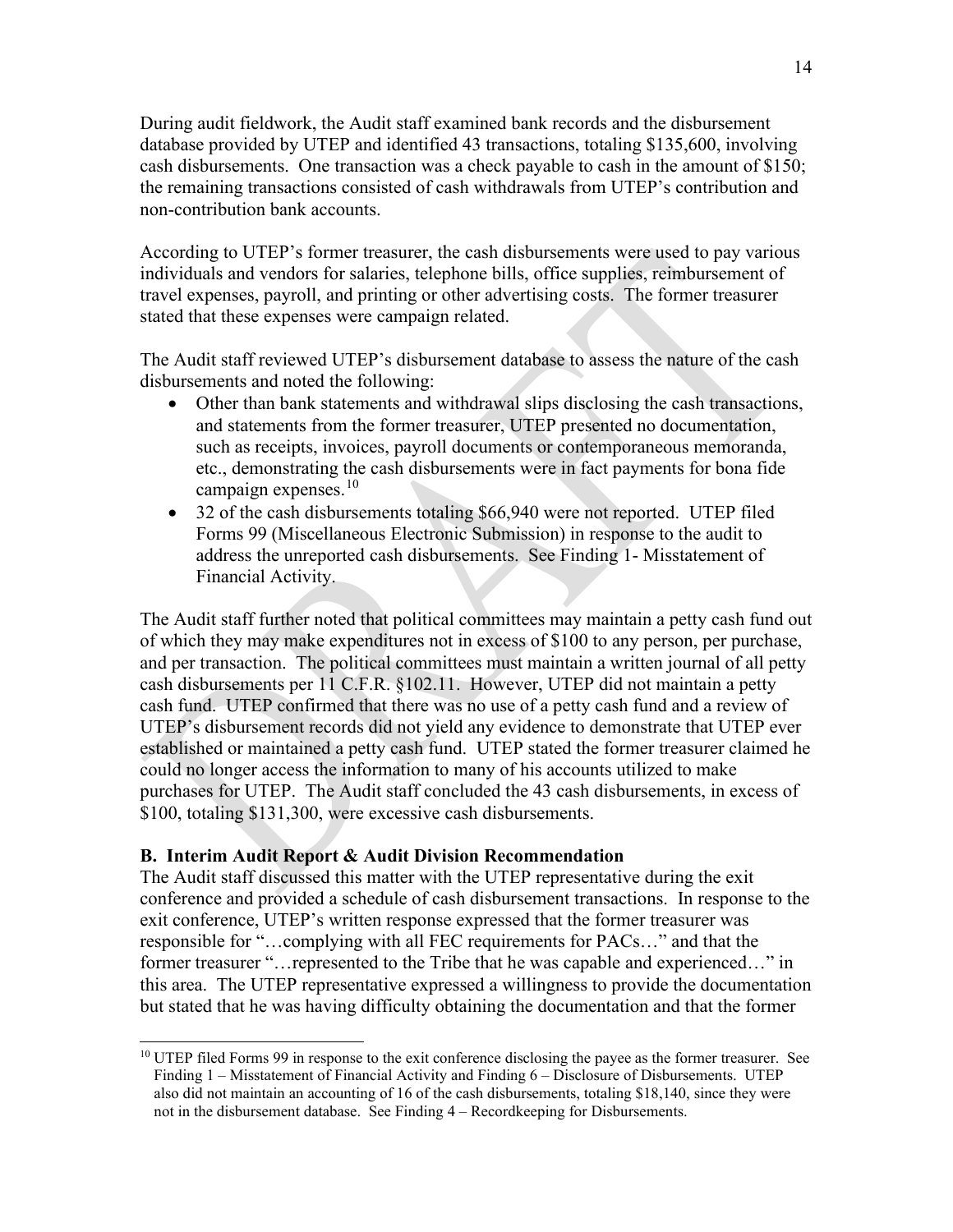treasurer "kept few if any records regarding financial transactions as the Director and Treasurer of [UTEP]." UTEP worked with the former treasurer to obtain control of the records and accounts, but stated he "has not been forthcoming with necessary information and records." The UTEP representative also stated that the former treasurer's "failure to produce records regarding [UTEP] disbursements" makes it "difficult to track his finances to determine the true purpose of many of his withdraws and expenditures." UTEP stated the overwhelming problem was the former treasurer's use and management of UTEP funds. UTEP added that it was taking steps to avoid the misuse of funds by any future treasurer. The written statement of UTEP's former treasurer stated that the responsibility for the violation of FEC rules ultimately lies with the Tribe and not with him or his LLC.

The Interim Audit Report recommended that UTEP:

- Demonstrate it complied with the provisions of 52 U.S.C. §30102(h) regarding cash disbursements;
- Provide any comments it deemed relevant regarding the cash disbursements; and
- Provide the missing disbursement documentation to demonstrate that the cash disbursements were for campaign activity.

#### **C. Committee Response to Interim Audit Report**

In response to the Interim Audit Report recommendation, UTEP requested the finding be removed from the audit report or the amount reduced "based on the work of [UTEP] to investigate and correct this finding." UTEP stated the former treasurer "failed to comply with the FEC's basic requirements for cash transactions." UTEP explained that for "over more than a year" it "gathered as much information as possible about these cash transactions" and the former treasurer "continued to provide only limited information" and "did not retain records or refuses to produce the records needed to fully address Finding 3." UTEP stated it cannot provide records because the former treasurer did not retain the records, however, UTEP plans to implement procedures for maintaining a petty cash fund and documenting the use of a petty cash fund; as well as documenting, reporting, and preserving records for disbursements. Finally, UTEP provided a letter from its financial institution, attesting to the fact that much of what appeared to be cash disbursements were actually transfers of funds between accounts, which did not involve cash.

UTEP noted that "…the responsibility for complying with the Act extends to holding former treasurers liable in their personal capacity" and as such, UTEP believes the former treasurer "should be held personally responsible under Finding 3, not [UTEP] or its current treasurer."

The Audit staff notes that the Commission has the authority to conduct audits and field investigations of any political committee required to file a report under section 30104 of the Federal Election Campaign Act, per 52 U.S.C. § 30111(b). The audit of UTEP was authorized pursuant to this statutory authority. The subject of this audit, therefore, is UTEP and not its former treasurer. As such, UTEP is responsible for any audit findings.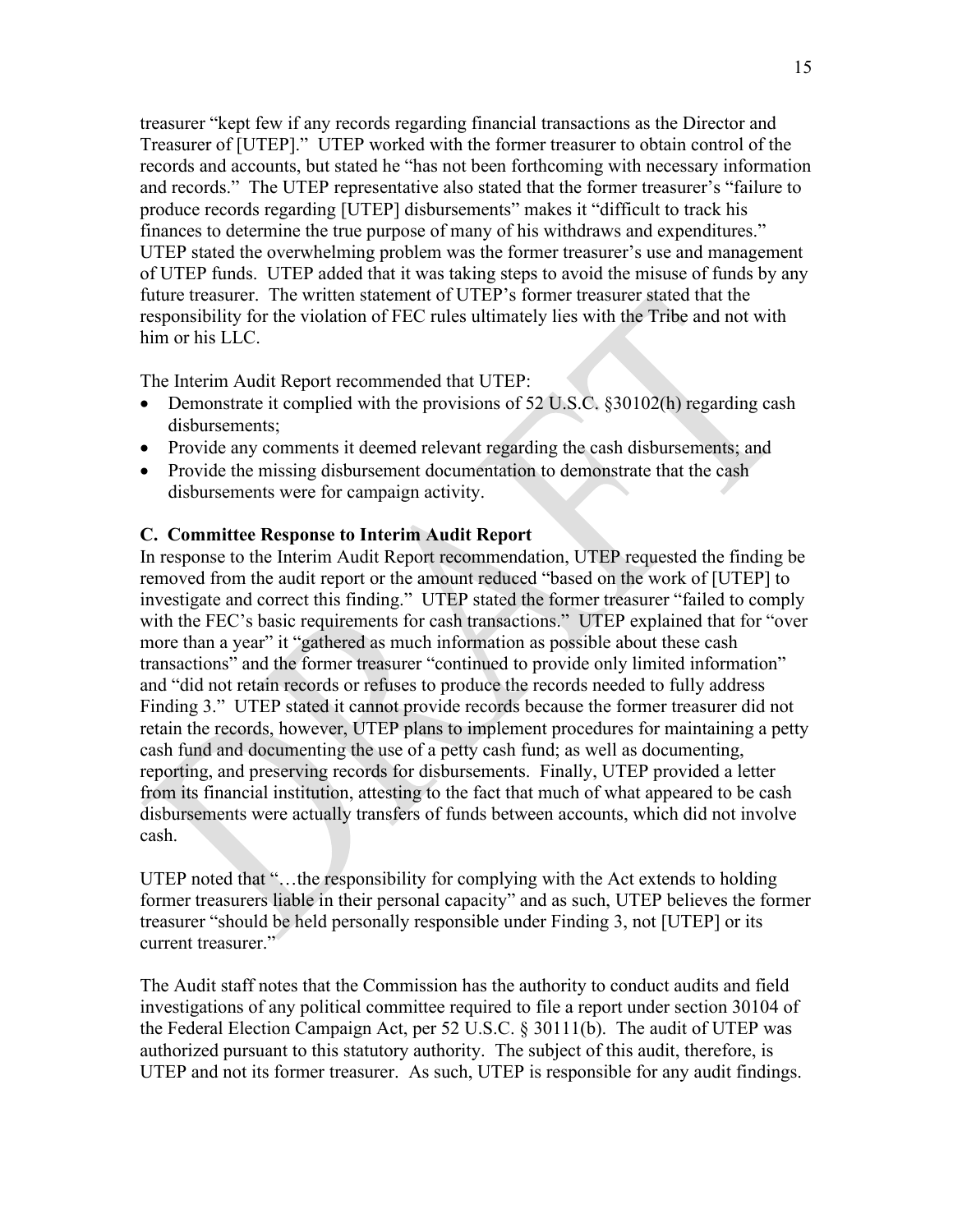Whether a committee treasurer may be held personally liable for violating a duty imposed by law is determined through the Commission's enforcement process and not an audit.

The Audit staff acknowledges UTEP's plan to implement procedures to comply with the provisions of 52 U.S.C. §30102(h) regarding cash disbursements and the letter from the financial institution attesting that transfers from UTEP's bank accounts to the former treasurer's bank accounts performed in-branch were not cash disbursements. This reduces the violation amount from \$133,300 to \$13,640, for which UTEP provided no documentation or explanation that these were in fact not cash disbursements. The cash disbursements, totaling \$13,640, were cash withdrawals, including ATM withdrawals from UTEP's bank account. The Audit staff also notes no documentation was provided to verify the disbursements were for campaign related activities. As such, the Audit staff concludes that UTEP made \$13,640 in cash disbursements.

## <span id="page-21-0"></span>**Finding 4. Recordkeeping for Disbursements**

#### **Summary**

During audit fieldwork, the Audit staff identified 17 disbursements totaling \$18,640, from the contribution account, for which UTEP did not maintain adequate documentation. In response to the Interim Audit Report recommendation, UTEP stated that the former treasurer did not maintain adequate documentation for the disbursements and requested that the finding either be removed from the audit report or the amount reduced, based on its corrective actions. UTEP provided records it said came from the former treasurer, reducing the amount of violation by \$500. Absent additional documentation, the Audit staff concludes that UTEP did not maintain sufficient records for 16 transactions totaling \$18,140.

## **Legal Standard**

**A. Required Records for Disbursements**. For each disbursement, the treasurer of a political committee must keep records on the:

- Amount;
- Date;
- Name and address of the payee;  $11$
- Purpose (a brief description of why the disbursement was made see below); and
- If the disbursement was made on behalf of a candidate, the candidate's name and the office sought by the candidate.
- If the disbursement was in excess of \$200, the records must include a receipt or invoice from the payee, or a cancelled check or share draft to the payee. If the disbursement was by credit card, the record must include the monthly statement or customer receipt and the cancelled check used to pay the credit card bill. 52 U.S.C. §30102(c)(5) and 11 CFR §102.9(b).

<span id="page-21-1"></span><sup>&</sup>lt;sup>11</sup> The payee is usually the person providing the goods or services to the committee. In the case of travel advances, however, the payee is the person receiving the advance. 11 CFR §102.9(b)(2).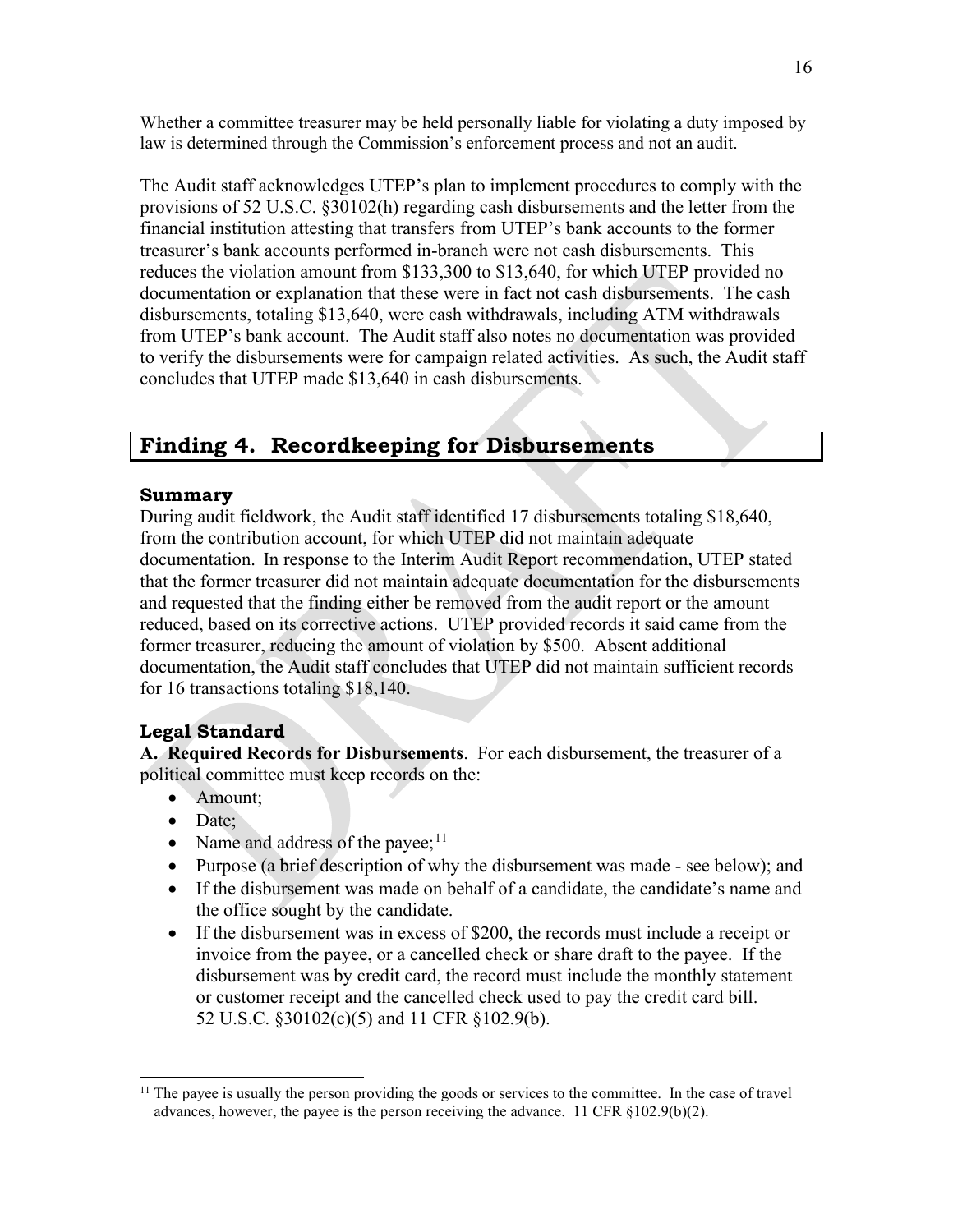**B. Preserving Records and Copies of Reports**. The treasurer of a political committee must preserve all records and copies of reports for 3 years after the report is filed. 52 U.S.C. §30102(d).

#### **Facts and Analysis**

#### **A. Facts**

During audit fieldwork, the Audit staff reviewed disbursements from the contribution account and the non-contribution account and determined that UTEP did not maintain adequate documentation for 17 disbursements, totaling  $$18,640^{12}$ , from the contribution account. Sixteen of these disbursements totaling \$18,140 were for cash disbursements, and the remaining disbursement for \$500 was a debit purchase. UTEP did not maintain receipts or invoices for these transactions. In addition, these transactions were not in UTEP's disbursement database. The Audit staff used UTEP's bank statements and withdrawal slips to identify the dates and amounts of the disbursements.

#### **B. Interim Audit Report & Audit Division Recommendation**

The Audit staff discussed this matter with the UTEP representative during the exit conference and provided a schedule of the disbursement transactions lacking adequate documentation. In response to the exit conference, UTEP provided copies of contracts, invoices, emails, billing statements, and receipts to adequately document some disbursements. These transactions were not included in the finding amount. The UTEP representative expressed a willingness to provide the documentation but stated that he was having difficulty obtaining the documentation and that the former treasurer "kept few if any records regarding financial transactions as the Director and Treasurer of [UTEP]." UTEP worked with the former treasurer to obtain control of the records and accounts, but stated he "has not been forthcoming with necessary information and records." The UTEP representative also stated that the former treasurer's "failure to produce records regarding [UTEP] disbursements" makes it "difficult to track his finances to determine the true purpose of many of his withdrawals and expenditures." UTEP stated the overwhelming problem was the former treasurer's use and management of UTEP funds. UTEP added that it was taking steps to avoid the misuse of funds by any future treasurer. The written statement of UTEP's former treasurer stated that the responsibility for the violation of FEC rules ultimately lies with the Tribe and not with him or his LLC.

The Interim Audit Report recommended that UTEP provide documentation to support the disbursements totaling \$18,640.

#### **C. Committee Response to Interim Audit Report**

In response to the Interim Audit Report recommendation, UTEP stated that it requested the former treasurer "provide all remaining [UTEP] records in his possession" and that the former treasurer "provided some additional explanations of his disbursements." UTEP indicated it did not have the time to "assess his response" before responding to the Interim Audit Report. UTEP also stated that it appears the former treasurer "did not

<span id="page-22-0"></span><sup>&</sup>lt;sup>12</sup> Eleven of the disbursements totaling \$14,740 were not reported on Schedule B (Itemized Disbursements) and are included in Finding 1 – Misstatement of Financial Activity.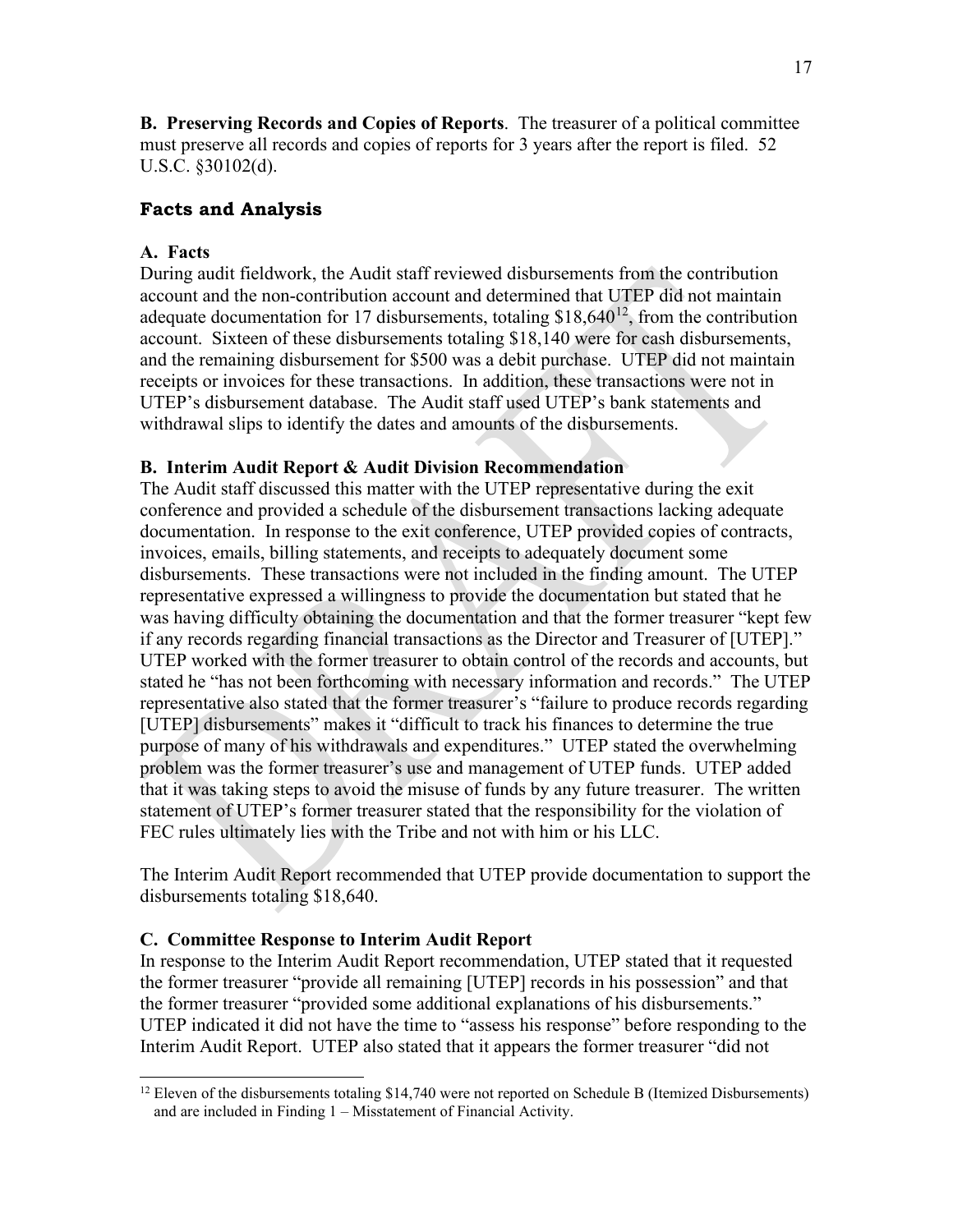retain records or refuses to produce the records needed to fully address Finding 4". The explanations UTEP stated were provided by the former treasurer included a spreadsheet with purposes of the disbursements; however, there was only documentation to support one transaction totaling \$500. No documentation or records were provided to support the remaining \$18,140 in disbursements.

UTEP noted that "...the responsibility for complying with the Act extends to holding former treasurers liable in their personal capacity" and as such, UTEP believes the former treasurer "should be held personally responsible under Finding 4, not [UTEP] or its current treasurer."

The Audit staff notes that the Commission has the authority to conduct audits and field investigations of any political committee required to file a report under section 30104 of the Federal Election Campaign Act, per 52 U.S.C. § 30111(b). The audit of UTEP was authorized pursuant to this statutory authority. The subject of this audit, therefore, is UTEP and not its former treasurer. As such, UTEP is responsible for any audit findings. Whether a committee treasurer may be held personally liable for violating a duty imposed by law is determined through the Commission's enforcement process and not an audit.

The Audit staff reviewed and accepted the documentation for one transaction, reducing the violation amount by \$500. The spreadsheet the committee provided, compiled by the former treasurer, and not verified by current UTEP representatives, included purposes of disbursements, however, without supporting documentation, this is not sufficient to demonstrate compliance with the recordkeeping requirements of 11 CFR §102.9(b). Absent additional documentation, and supporting records, the Audit staff concludes that UTEP did not maintain sufficient records for 16 transactions totaling \$18,140.

# <span id="page-23-0"></span>**Finding 5. Recordkeeping for Communications**

#### **Summary**

During audit fieldwork, the Audit staff reviewed disbursements for communications to verify the accuracy of the information and proper classification of transactions disclosed on UTEP's disclosure reports. UTEP reported 15 disbursements totaling \$52,764 on Schedules B (Itemized Disbursements), Line 21(b) (Other Federal Operating Expenditures) and Line 29 (Other Disbursements); and Schedule H4 (Disbursements for Allocated Federal/Non-Federal Activity) with purposes including, "advertising," "printing," "video crew expense," "outdoor retailer advertising," "printed materials" and "banners, posters, brochures." An additional 18 disbursements totaling \$17,058 were not reported. In response to the exit conference, UTEP provided invoices but the documentation was insufficient to make a determination pertaining to the purpose for these disbursements and verification as to whether these were operating expenditures or allocable activity.

In response to the Interim Audit Report recommendation, UTEP provided records it said came from the former treasurer, reducing the amount of violation by \$8,000, and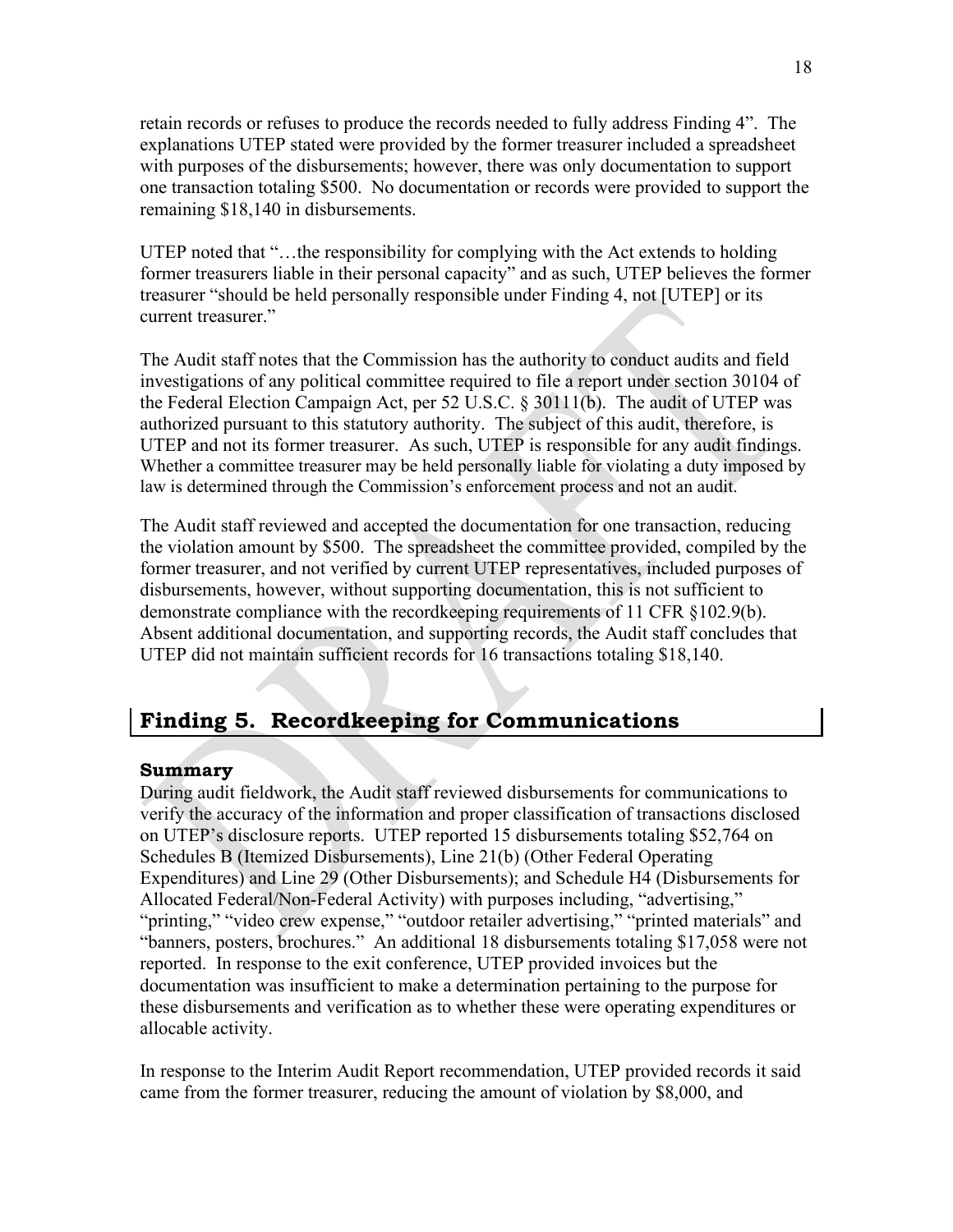requested that the finding either be removed from the audit report or the amount reduced, based on its corrective actions. Absent additional documentation, the Audit staff concludes that UTEP did not maintain sufficient records for verification of proper reporting and determination of how to report communication disbursements totaling \$61,822.

## **Legal Standard**

- **A. Formal Requirements Regarding Reports and Statements.** Each political committee shall maintain records with respect to the matters required to be reported which shall provide in sufficient detail the necessary information and data from which the filed reports may be verified, explained, clarified, and checked for accuracy and completeness. 11 CFR §104.14(b)(1).
- **B. Preserving Records and Copies of Reports.** The treasurer of a political committee must preserve all records and copies of reports for 3 years after the report is filed. 52 U.S.C. §30102(d).

## **Facts and Analysis**

#### **A. Facts**

During audit fieldwork, the Audit staff reviewed disbursements for communications to verify the accuracy of the information and proper classification of transactions disclosed on the reports. UTEP made 33 disbursements totaling \$69,822 for which documentation was insufficient to make a determination pertaining to whether 15 of these disbursements totaling \$52,764 were correctly reported on Schedule B, Line 21(b); Schedule B, Line 29 and Schedule H4. The remaining 18 disbursements totaling \$17,058 were not reported. UTEP filed Forms 99 in response to the audit to address the unreported disbursements. See Finding 1 – Misstatement of Financial Activity.

The Audit staff's analysis resulted in the following:

#### **i. Disbursements – No Invoices or Copies of Communications Provided (\$66,577)**

Twenty-five disbursements totaling \$66,577 were paid to nine vendors. Twelve of these disbursements, totaling \$51,103, were disclosed on Schedule B, Line 29 and Schedule H4 with purposes of "advertising," "printing" and "video crew expense." Thirteen disbursements totaling \$15,474 were not reported. No invoices or associated communications were provided for these disbursements. Without sufficient detail, the Audit staff was unable to verify the reporting of these amounts or determine how the amounts should be reported. The Audit staff requested copies of the invoices and the associated communications for each of the disbursements. To date, these invoices and communications have not been provided.

#### **ii. Disbursements – Invoices Provided – No Copies of Communications Provided (\$1,795)**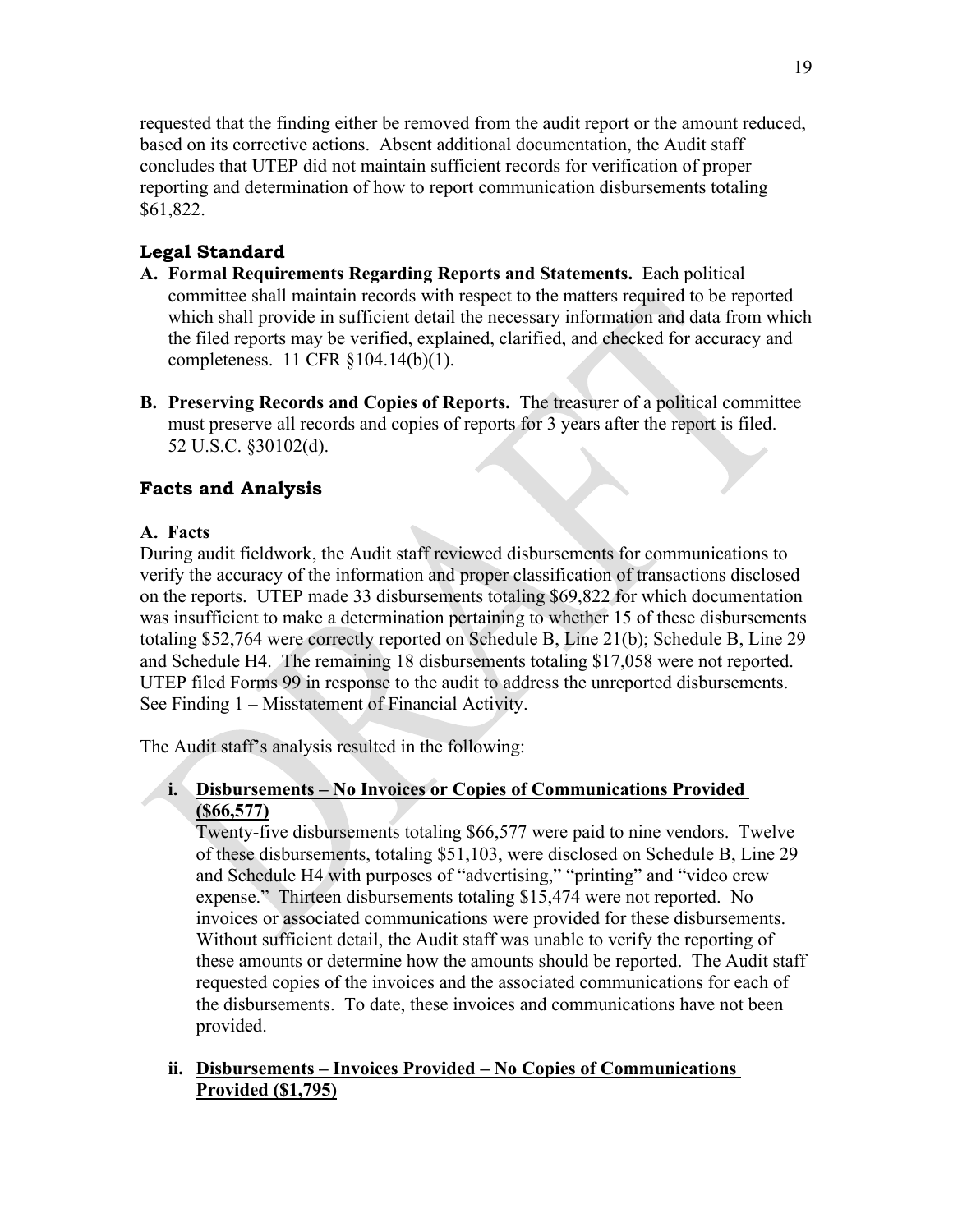Six disbursements totaling \$1,795 were paid to three vendors. One disbursement totaling \$211 was disclosed on Schedule B, Line 29 with a purpose of "advertising." Five disbursements totaling \$1,584 were not reported. For these disbursements, UTEP provided invoices but did not provide information about the related communications. Without sufficient detail, the Audit staff was unable to verify the reporting of these amounts or determine how the amounts should be reported. The Audit staff requested copies of the associated communications. To date, these communications have not been provided.

#### **iii. Disbursements – No Invoices – Copies of Communications Provided (\$1,450)**

Two disbursements totaling \$1,450 were paid to two vendors. The disbursements were reported on Schedules B, Line 21(b) and Line 29 with purposes of "advertising" and "video crew expense," respectively. For one of the disbursements totaling \$1,165, UTEP provided a copy of a plan for TV ads but no invoice. For the other disbursement totaling \$285, UTEP provided a copy of the social media video link and an invoice, but the invoice provided did not match the amount or date of the transaction. Without sufficient detail, the Audit staff was unable to verify the reporting of these amounts or determine how the amounts should be reported. The Audit staff requested copies of the invoices. To date, these invoices have not been provided.

#### **B. Interim Audit Report & Audit Division Recommendation**

The Audit staff discussed this matter with the UTEP representative during the exit conference and provided a schedule of the disbursements for which further records were necessary to verify the accuracy of UTEP's reporting. In response to the exit conference, UTEP provided some invoices and payment receipts with corresponding media records such as photographs of banners. These transactions were not included in the finding amount. The UTEP representative also stated that he was committed to resolving the findings and had been working with the vendors and UTEP's former treasurer to obtain the requested records. The UTEP representative expressed a willingness to provide the documentation but stated that he was having difficulty obtaining the documentation and that the former treasurer "kept few if any records regarding financial transactions as the Director and Treasurer of [UTEP]." UTEP had been working with the former treasurer to obtain control of the records and accounts, but stated he "has not been forthcoming with necessary information and records." The UTEP representative also stated that the former treasurer's "failure to produce records regarding [UTEP] disbursements" makes it "difficult to track his finances to determine the true purpose of many of his withdrawals and expenditures." UTEP stated the overwhelming problem was the former treasurer's use and management of UTEP funds. UTEP added that it was taking steps to avoid the misuse of funds by any future treasurer. The written statement of UTEP's former treasurer stated that the responsibility for the violation of FEC rules ultimately lies with the Tribe and not with him or his LLC.

The Interim Audit Report recommended that UTEP provide, in sufficient detail, documentation that allowed for verification of proper reporting and determination of how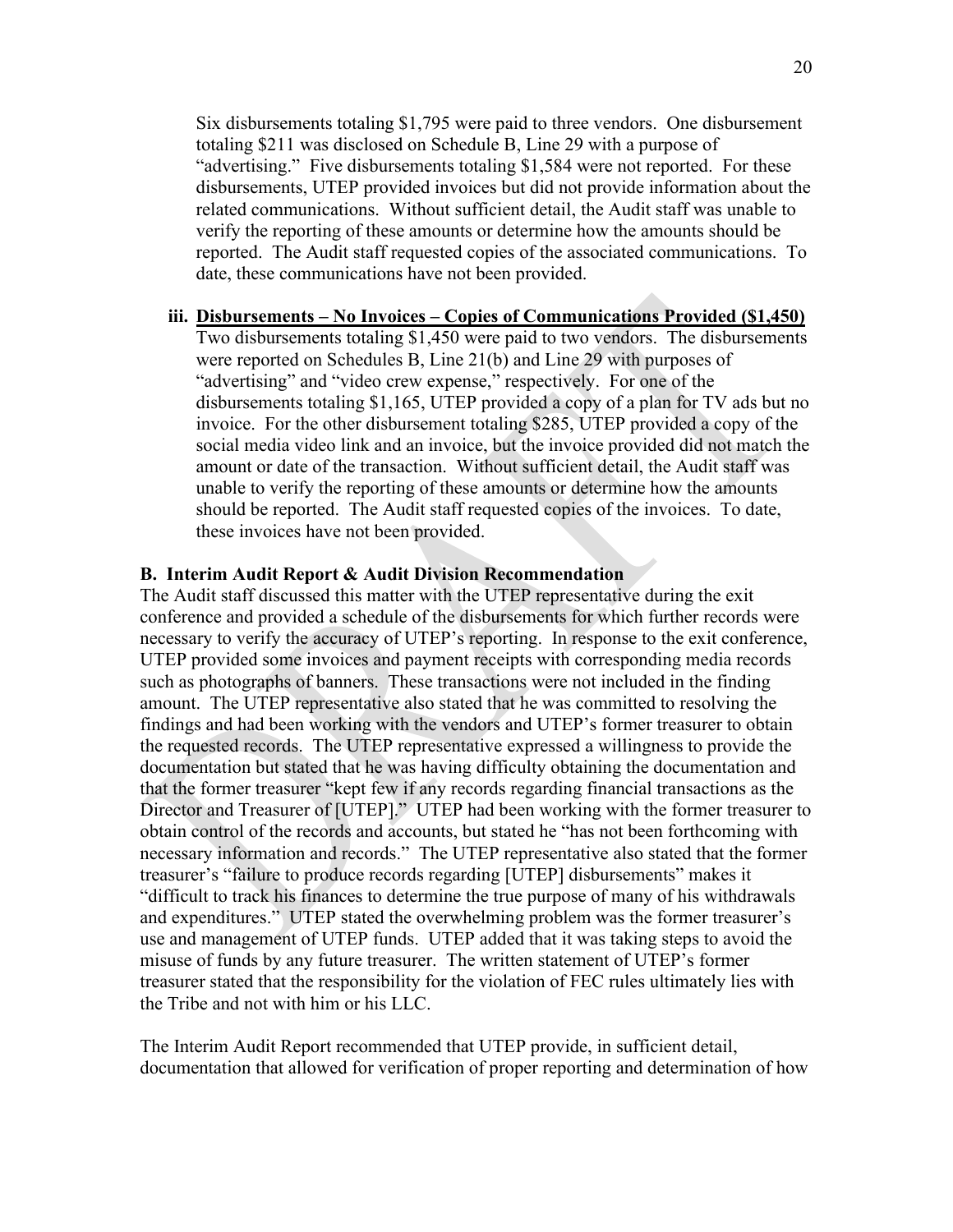to report the communication disbursements totaling \$69,822. The documentation should have included the invoices and associated communications.

#### **C. Committee Response to Interim Audit Report**

In response to the Interim Audit Report recommendation, UTEP stated it "worked extensively over the past year and a half to obtain information and records" from the former treasurer. UTEP provided the Audit staff with records received from the former treasurer, but noted it did not have time to "assess his responses" before responding to the Interim Audit Report. Additionally, UTEP stated it appears its former treasurer "did not maintain records for communications as required by the Federal Election Campaign Act and the FEC". The records UTEP said were from the former treasurer included an explanation of some of the disbursements, various invoices, cancelled checks, pictures of events and copies of fliers and billboards. However, UTEP and the former treasurer were not able to indicate which records corresponded to which disbursements. UTEP requested this finding be removed from the audit report or the amount reduced based on its corrective actions.

UTEP noted that "…the responsibility for complying with the Act extends to holding former treasurers liable in their personal capacity" and as such, UTEP believes the former treasurer "should be held personally responsible under Finding 5, not [UTEP] or its current treasurer."

The Audit staff notes that the Commission has the authority to conduct audits and field investigations of any political committee required to file a report under section 30104 of the Federal Election Campaign Act, per 52 U.S.C. § 30111(b). The audit of UTEP was authorized pursuant to this statutory authority. The subject of this audit, therefore, is UTEP and not its former treasurer. As such, UTEP is responsible for any audit findings. Whether a committee treasurer may be held personally liable for violating a duty imposed by law is determined through the Commission's enforcement process and not an audit.

The Audit staff made several attempts to assist UTEP with verifying the accuracy of the disbursements for communications by providing a detailed spreadsheet to help UTEP match the invoices with the disbursements for communication and following up on UTEP's progress. The Audit staff verified one transaction, totaling \$8,000, was correctly reported based on a copy of the negotiated check to the vendor and a photo to support that the payment was for a booth rental. This reduces the violation amount by \$8,000. Absent additional documentation and/or UTEP's ability to correlate records previously provided with its reported disbursements, the Audit staff concludes that UTEP did not maintain sufficient records for verification of proper reporting and determination of how to report communication disbursements totaling \$61,822.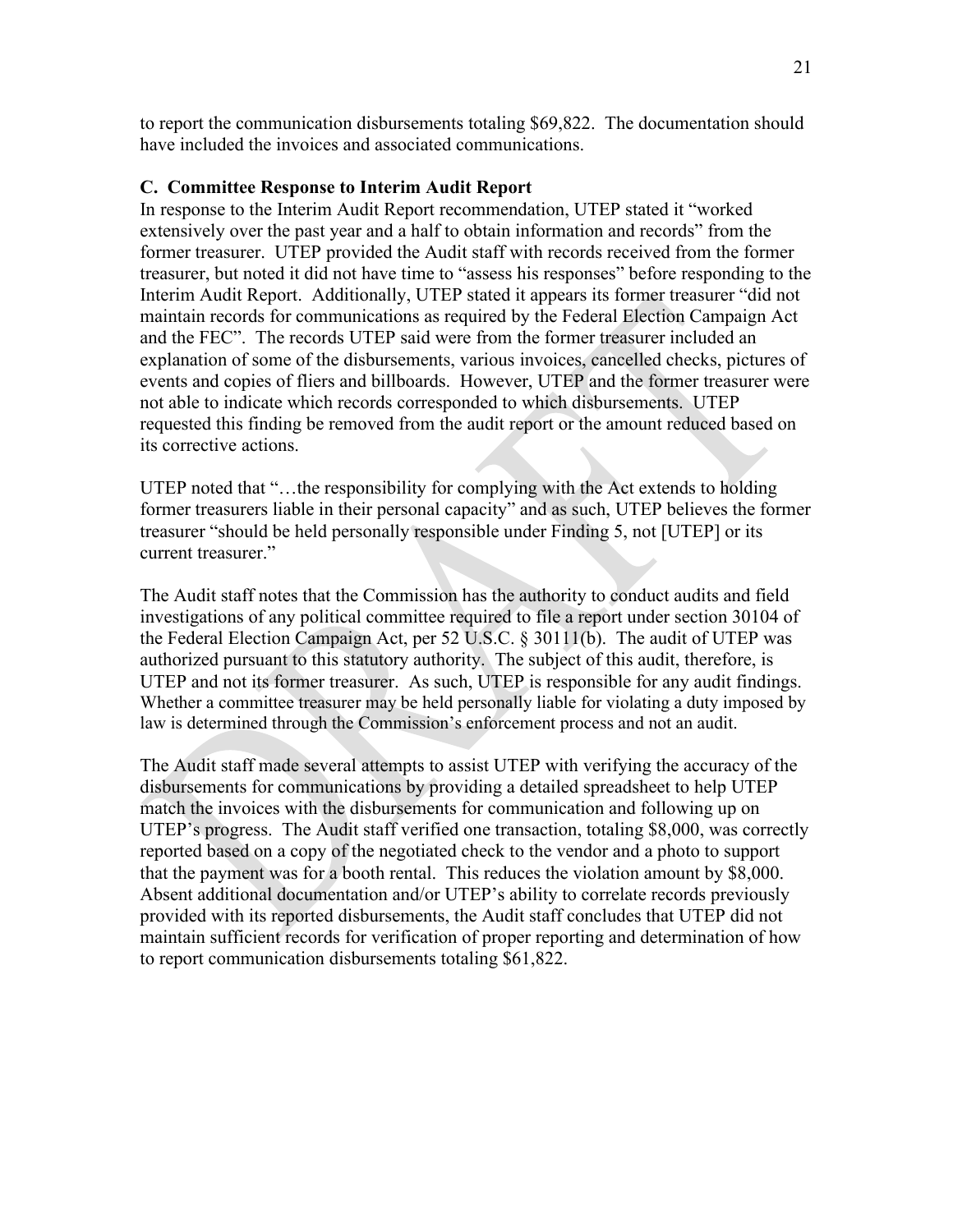## <span id="page-27-0"></span>**Finding 6. Disclosure of Disbursements**

### **Summary**

During audit fieldwork, the Audit staff identified 25 disbursements totaling \$94,998 that either lacked or had inaccurate disclosure information. In response to the exit conference, UTEP filed the Form 99 (Miscellaneous Electronic Submission) to include missing or correct information for all 25 disbursements totaling \$94,998. In response to the Interim Audit Report recommendation, UTEP stated it filed the Form 99 to correct the former treasurer's incomplete and inaccurate reporting for these transactions and requested that the finding be removed from the audit report based on its corrective actions. The Audit staff concludes the filing of the Form 99 corrected the public record. However, since UTEP's corrective action occurred in response to the audit, the finding remains in the audit report.

## **Legal Standard**

- **A. Reporting Other Disbursements**. When other expenditures to the same person exceed \$200 in a calendar year, the committee must report the:
	- The amount of the expenditures;
	- The date when the expenditures were made;
	- The name and address of the payee; and
	- The purpose of the expenditures. 52 U.S.C.  $\S 30104(b)(5)(A)$  and 11 CFR  $§104.3(b)(3)(i).$

## **B. Examples of Purpose**.

- Adequate Descriptions. Examples of adequate descriptions of "purpose" include the following: dinner expenses, media, salary, polling, travel, party fees, phone banks, travel expenses, travel expense reimbursement, catering costs, loan repayment, or contribution refund. 11 CFR §104.3(b)(3)(i)(B).
- Inadequate Descriptions. The following descriptions do not meet the requirement for reporting "purpose": advance, election-day expenses, other expenses, expense reimbursement, miscellaneous, outside services, get-out-the-vote, and voter registration. 11 CFR §104.3(b)(3)(i)(B).

## **Facts and Analysis**

#### **A. Facts**

During audit fieldwork, the Audit staff identified 25 reported disbursements totaling \$94,998 that either lacked or had inaccurate disclosure information. All of these disbursements were from the non-contribution account. These reporting errors consisted of the following:

• Ten disbursements totaling \$7,258 were missing a memo text<sup>[13](#page-27-1)</sup> stating they were disbursements from the non-contribution account;

<span id="page-27-1"></span><sup>&</sup>lt;sup>13</sup> When itemizing transactions from the non-contribution account on Schedule B, political committees should identify these disbursements by entering "Non-Contribution Account" as a memo text or in the description field along with the required purpose of the disbursement.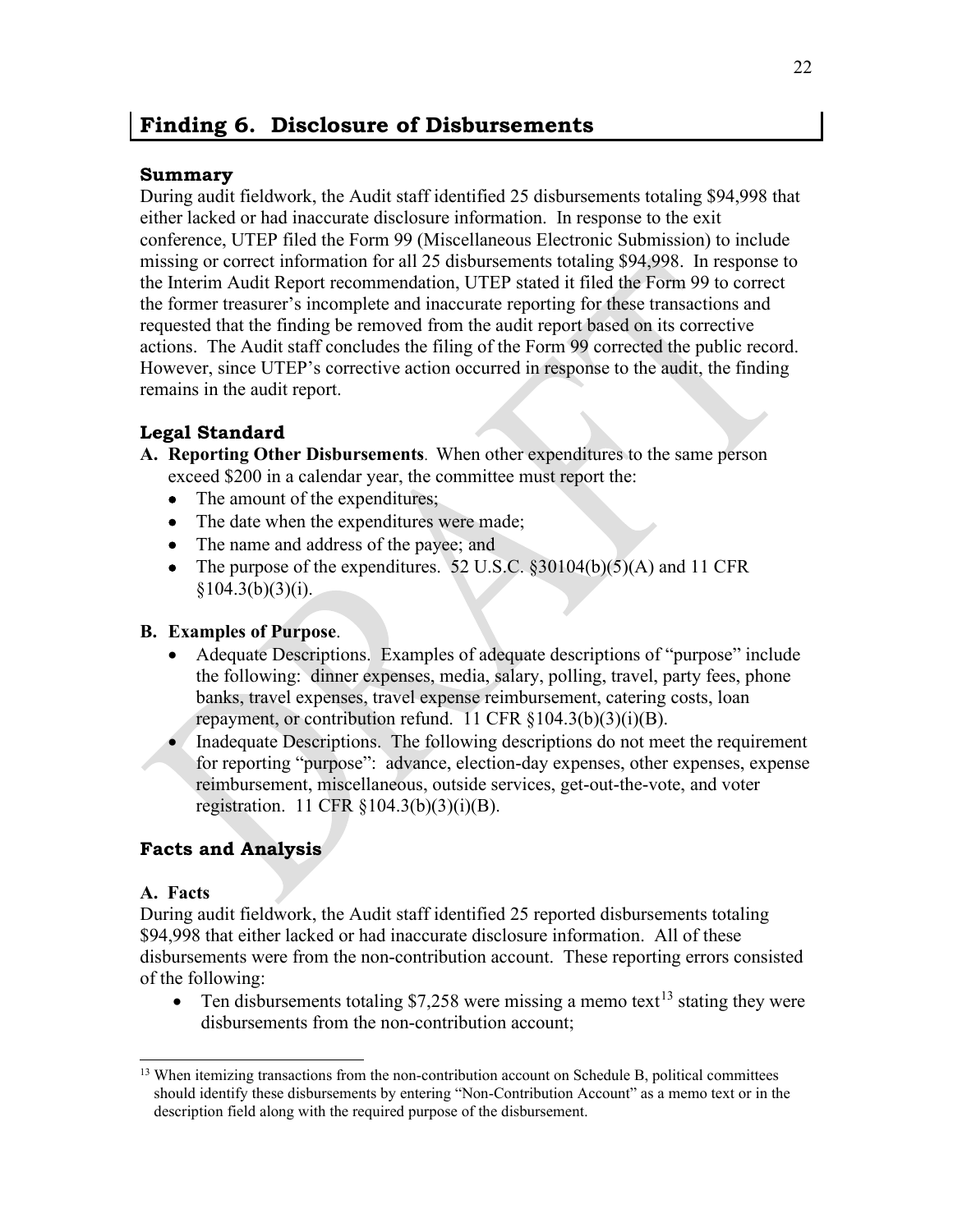- Two disbursements totaling \$1,124 were missing a memo text stating they were disbursements from the non-contribution account and were reported on Schedule H4 (Disbursements for Allocated Federal /Non-Federal Activity) instead of Schedule B (Itemized Disbursements), Line 29 (Other Disbursements);
- Nine disbursements totaling \$82,773 were reported with the incorrect payees and missing a memo text stating they were disbursements from the non-contribution account;
- Four disbursements totaling \$3,843 were reported with the incorrect payees, missing a memo text stating they were disbursements from the non-contribution account and were reported on Schedule H4 instead of Schedule B, Line 29.

During audit fieldwork, the UTEP representative responded by sending a letter dated April 27, 2020 to the Acting Assistant Staff Director for Audit stating that "Mr. Lucero had a history of making incomplete and inaccurate filings with the FEC."

#### **B. Interim Audit Report & Audit Division Recommendation**

The Audit staff discussed this matter with the UTEP representative during the exit conference and provided a schedule of the disclosure transactions. In response to the exit conference, UTEP filed the Form 99 (Miscellaneous Electronic Submission) to include the missing or correct information and to correct the Schedules and line numbers for all 25 disbursements totaling \$94,998. Since UTEP's corrective action occurred after audit notification, the matter is included in this audit report. UTEP stated the overwhelming problem is the former treasurer's use and management of UTEP funds. UTEP added that it is taking steps to avoid the misuse of funds by any future treasurer. The written statement of UTEP's former treasurer stated that the responsibility for the violation of FEC rules ultimately lies with the Tribe and not with him or his LLC.

The Interim Audit Report recommended that UTEP provide any additional comments it deemed relevant to this matter.

#### **C. Committee Response to Interim Audit Report**

In response to the Interim Audit Report recommendation, UTEP stated the Form 99 was filed to correct the former treasurer's "incomplete and inaccurate reporting of these transactions." UTEP requested this finding be removed from the audit report based on its corrective actions.<sup>14</sup> UTEP also noted that "...the responsibility for complying with the Act extends to holding former treasurers liable in their personal capacity" and as such, UTEP believes the former treasurer "should be held personally responsible under Finding 6, not [UTEP] or its current treasurer."

The Audit staff notes that the Commission has the authority to conduct audits and field investigations of any political committee required to file a report under section 30104 of

<span id="page-28-0"></span><sup>&</sup>lt;sup>14</sup> In addition to the Form 99 provided by UTEP, the former treasurer provided updated purposes for three of the 25 disbursements; however, he did not provide any supporting documentation and UTEP could not verify the accuracy of the purposes. Therefore, UTEP did not amend its Form 99 to include these purposes.